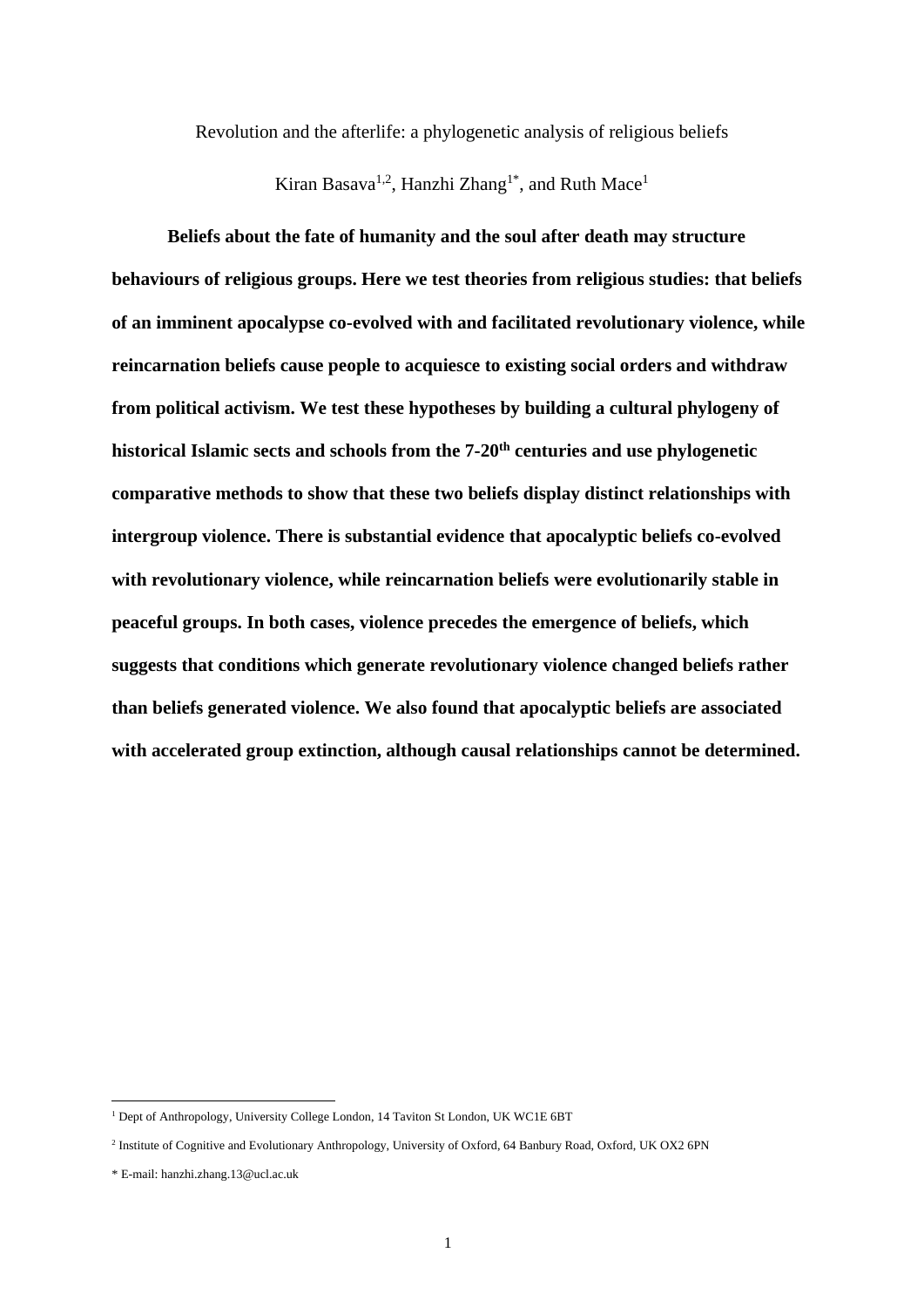Afterlife belief, as manifested in ancestor worship, was present at the dawn of human religion<sup>[1](#page-22-0)</sup>. Humans may have an innate inclination towards afterlife belief because we evolved theory of mind – the ability to perceive and simulate the intention of other individuals – which allows us to assign knowledge and concern for social behavior to supernatural agents<sup>[2](#page-22-1)</sup>. Cultural evolutionary research on religion often emphasizes how identity markers and collective rituals can drive participation in violent conflict through engendering feelings of attachment and kinship among coreligionists<sup>[3-6](#page-22-2)</sup>. Some researchers have also suggested the diversity of eschatological beliefs (relating to death and the fate of the soul) among religious groups may be causally related to forms and levels of religious intergroup violence<sup>[7,](#page-22-3)[8](#page-22-4)</sup>. There is experimental $9,10$  $9,10$  and qualitative<sup>[11,](#page-22-7)[12](#page-23-0)</sup> evidence that the content of particular beliefs could influence levels of outgroup hostility and motivate violent acts. The promise of divine reward or the threat of divine punishment in the afterlife can alter the incentives of religiously-charged behaviours<sup>[13,](#page-23-1)[14](#page-23-2)</sup>. Here we apply phylogenetic comparative methods to a sample of historical Islamic sects to test social science theories that two eschatological beliefs – imminent apocalypse and reincarnation – served either to facilitate specific forms of intergroup violence or suppress political activism.

Apocalyptic ideologies are featured in all Abrahamic religions and some contemporary millennialist movements<sup>[15](#page-23-3)</sup>. They commonly depict a catastrophic transition from the existing 'unjust' world into a blissful utopia of permanent well-being exclusively reserved for those following the "true faith". For instance, the New Testament book of Revelation depicts a violent imagery of battles between the Good and the Evil, which ends with the triumph of the Good who gained entrance to the utopian world<sup>[16](#page-23-4)</sup>. These narratives can reify group boundaries and promote parochialism by emphasizing the irreconcilable conflicts between those acting in accordance with divine plans and all others obstructing the divinely-ordained course of events. Ingroup members exclusively possess the truth, with all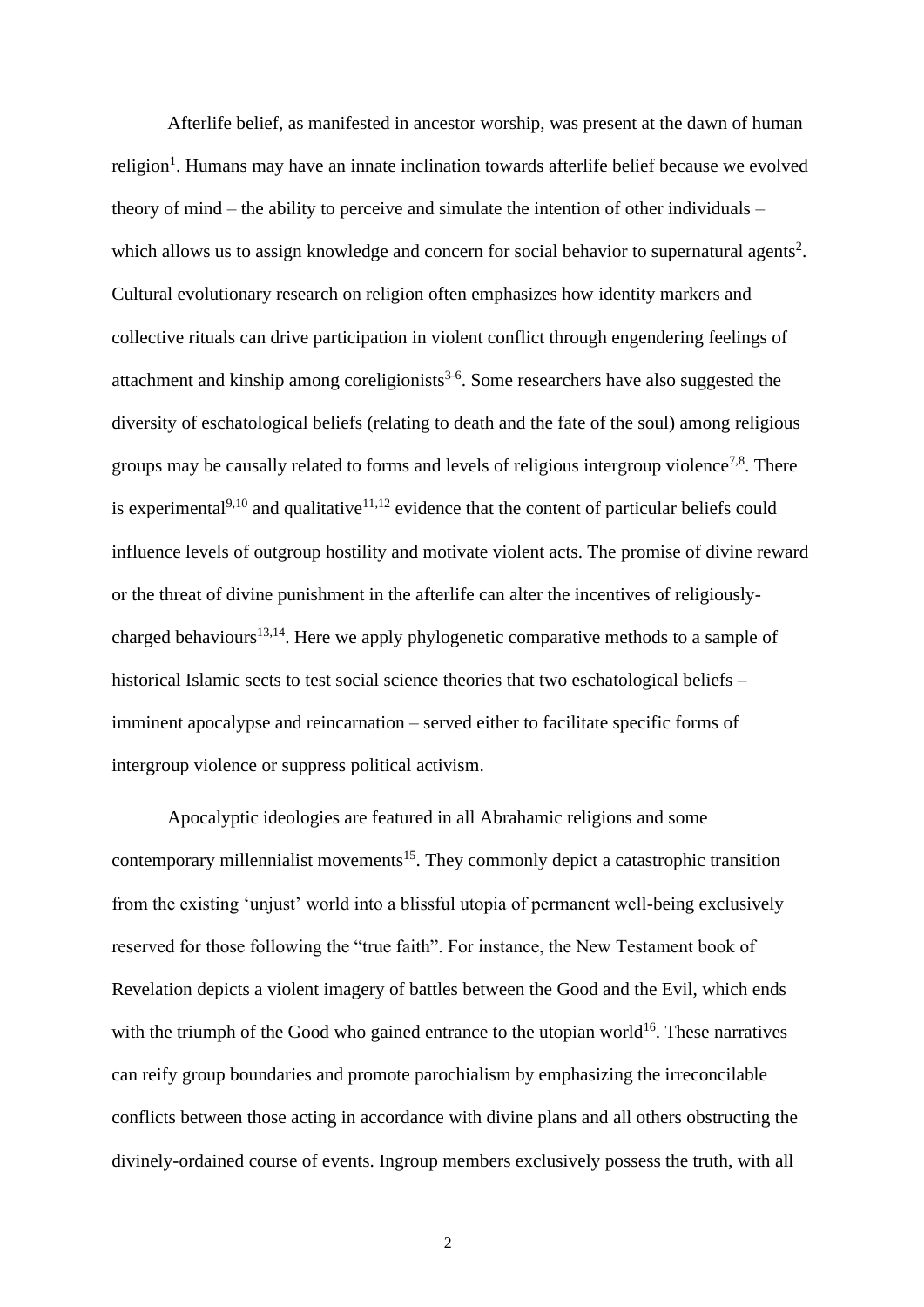outsiders viewed as a collective enemy who needs to be purged before the arrival of the post-apocalyptic utopia<sup>[17](#page-23-5)</sup>.

Historians of religion argue that apocalyptic doctrines are particularly appealing to 'religions of resistance' and 'religions of revolution'[18](#page-23-6) . Narratives of an immediate end time can attract individuals living under social and political oppression, and may be used to motivate revolutionary activism<sup>[19](#page-23-7)</sup>. They often emphasise the moral decrepitude and injustice of 'status-quo' social orders, and an urgent need for renewal and purification. Islamic apocalyptic traditions have a history of links with anti-establishment movements $^{20,21}$  $^{20,21}$  $^{20,21}$  $^{20,21}$ . Adopting beliefs and actions to bring about the apocalypse, in which the world order is destroyed and rebuilt, expresses dissatisfaction with the current system $17,22$  $17,22$ , so groups with these ideologies are often seen as threats by existing power structures. Forceful repression by such power structures can be interpreted as a sign of the impending apocalypse<sup>[15](#page-23-3)</sup>. This may shift perceived agency from the divine to the human, driving believers to play an active role in fighting for the millennial kingdom rather than leaving this to  $God<sup>15,23</sup>$  $God<sup>15,23</sup>$  $God<sup>15,23</sup>$  $God<sup>15,23</sup>$ . For instance, Aum Shinrikyō, a 20th century millennialist movement in Japan, when faced with divine inaction and increasing external opposition, resorted to violence in an attempt to bring about the millennial kingdom<sup>[22](#page-23-10)</sup>.

Apocalyptic ideologies may be interpreted as divine permission for violence to purify society and accelerate the end times<sup>[15](#page-23-3)[,24](#page-23-12)[,25](#page-23-13)</sup>. In the book of Revelation, martyrdom following Jesus and resistance against enemies at all costs were encouraged. Apocalyptic rhetoric is often associated with a messianic figure believed to possess exclusive access to divine plans and the post-apocalyptic utopia. Such figures may claim to be imbued with divine authority and use this to redefine required beliefs and actions for salvation. This may include the use of apocalyptic imagery from sacred texts or earlier traditions to legitimize pre-emptive aggression against outgroups to ensure victory<sup>[26](#page-23-14)</sup>. Many early Islamic sects used apocalyptic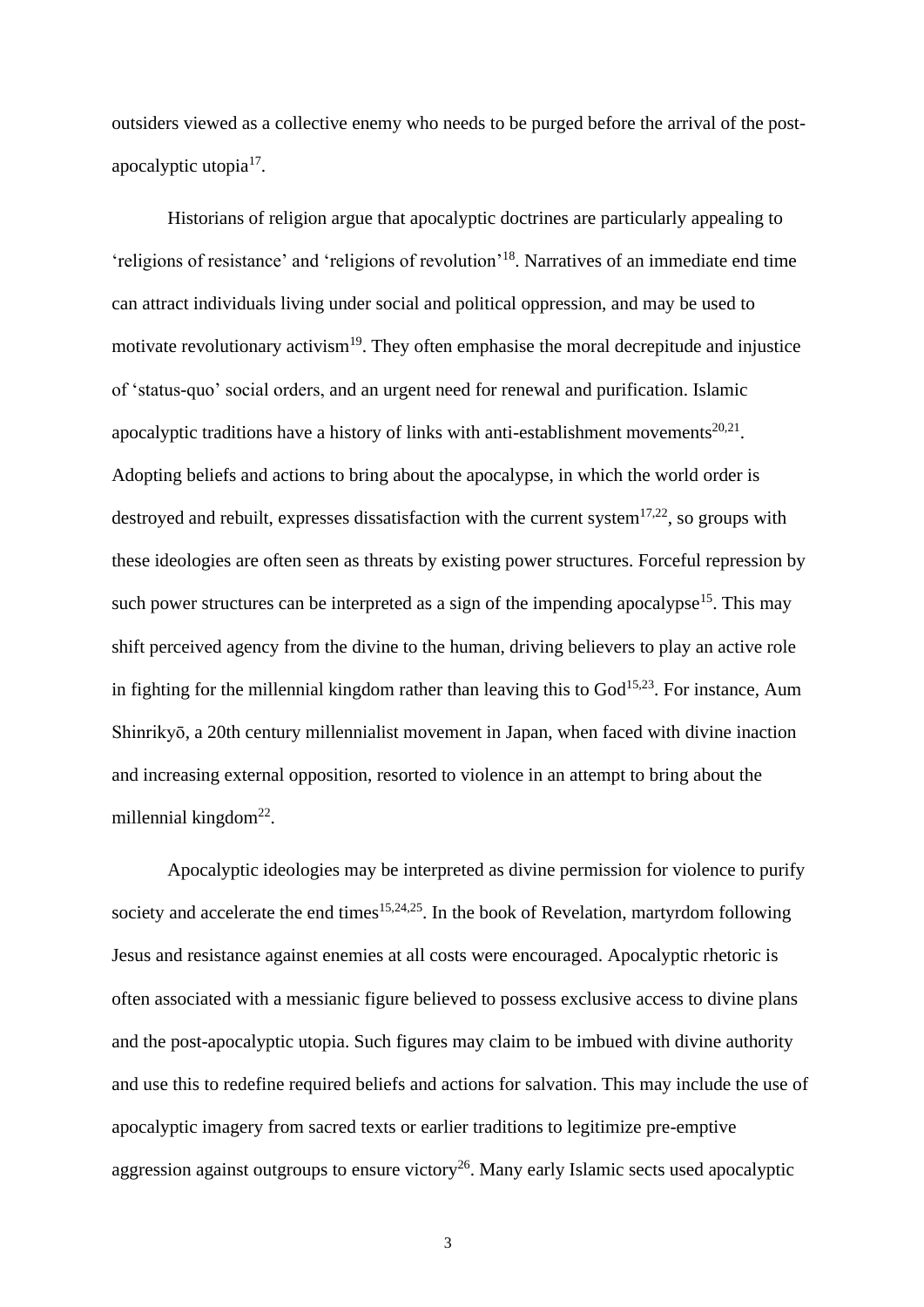imagery to mobilize revolutionary movements in the aftermath of Muhammad's death, with leaders taking on the title of mahdi to legitimate their authority<sup>[27,](#page-23-15)[28](#page-23-16)</sup>.

The other ideology we examined is reincarnation belief. In religions such as Buddhism and Hinduism, reincarnation beliefs have been theorized to function as a system justification for a world filled with inequality and injustice<sup>[29-33](#page-23-17)</sup>. In the sociological literature, reincarnation as expressed in the karmic Hindu system is an elegant, self-contained cosmic justification for the existence of castes $^{21}$  $^{21}$  $^{21}$ . Despite their unorthodoxy, ideas of reincarnation have emerged repeatedly among various Islamic groups, primarily heterodox Shi'i sects. Among such groups, misfortune and suffering among devoted, morally upstanding believers can be explained as the outcome of wrongs committed in past lives<sup>[34](#page-24-0)</sup>. Some scholars have noted that beliefs associated with early Shiʿi sects in extant groups, including reincarnation, are present primarily among politically quietist populations<sup>[35](#page-24-1)</sup>. While reincarnation beliefs have been present among groups that have engaged in violent activity (generally Kaysāni Shi'i sects), they tend to emphasize the punishment of nonbelievers who fail to recognize internal spiritual knowledge through rebirth cycles and exclusion from the ascending hierarchy of souls. Theories about the pacifying function of reincarnation beliefs as system justification may therefore predict an inverse relationship between belief in reincarnation and political activism.

Drawing on social sciences and religious studies literature, we hypothesized that the belief in an imminent apocalypse serves to inspire revolutionary action<sup>[20](#page-23-8)[,21](#page-23-9)[,26](#page-23-14)</sup> while the belief in reincarnation serves to suppress political activism<sup>[29,](#page-23-17)[30,](#page-23-18)[36](#page-24-2)</sup>. We coded three types of intergroup relations – religious violence, revolutionary violence (a specific form of religious violence), and political quietism – among historical Islamic sects. Religious violence refers to a broad range of religiously-motivated, preemptive aggression towards the outgroup that are not for defense purposes. Revolutionary violence refers to a specific type of group-level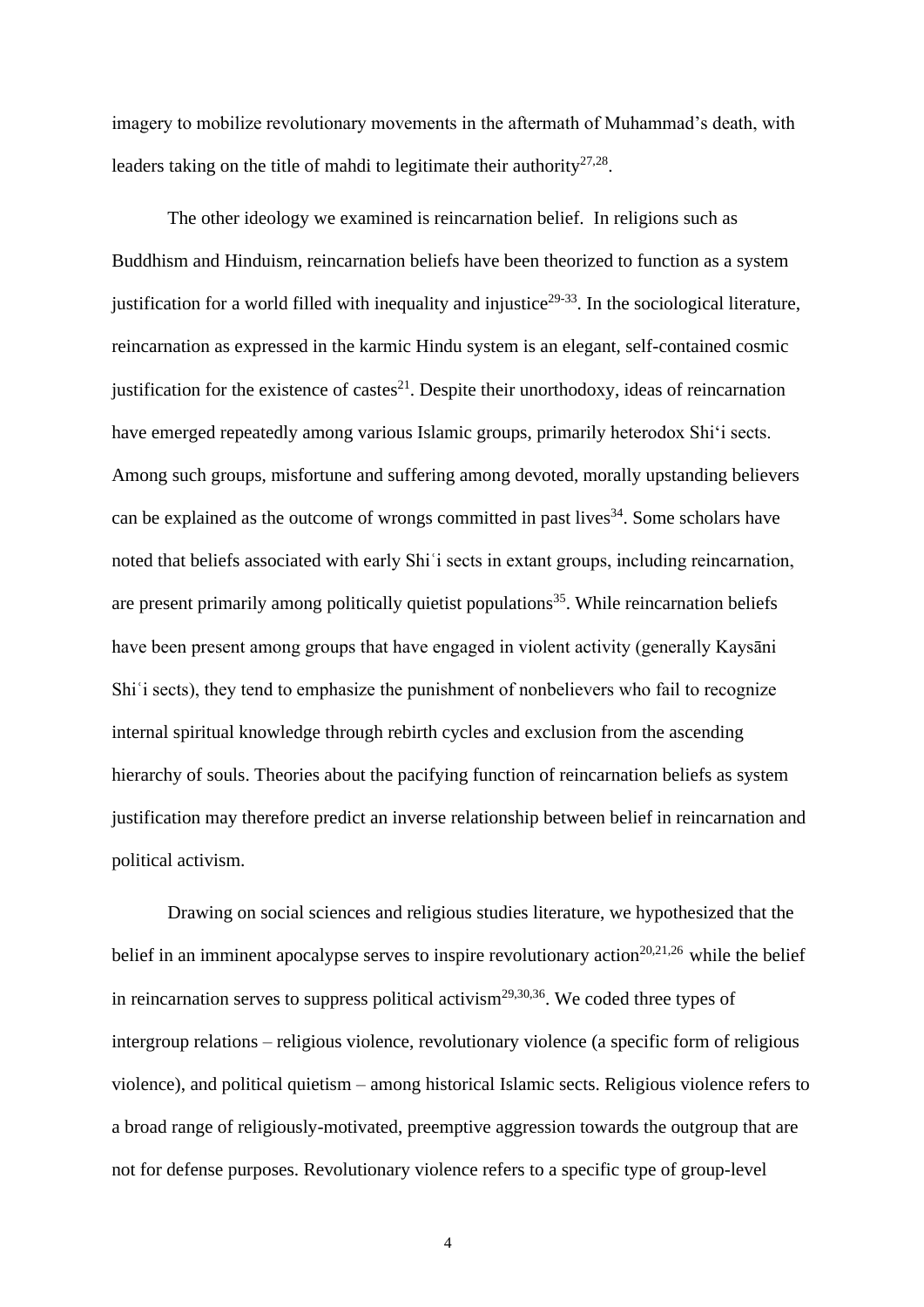violence that involves a revolt or rebellion to overthrow an existing power structure. Political quietism is defined as no participation in significant political events, including non-violent political activism (See SI for detailed coding criteria). Neither apocalyptic or reincarnation beliefs are expected to have a positive relationship with religious violence generally as they do not contain elements that would independently promote religiously motivated violence against outgroup members. As is the case with injunctions in other religious traditions and/or systems of moral thought, statements in Islamic texts related to violence and intergroup relations have been interpreted across space and time in a multitude of ways heavily contingent on the relevant historical and social context, regardless of sectarian identity<sup>[37-40](#page-24-3)</sup>.

Similar to biological species, religious groups evolve by *descent with modification*<sup>[41](#page-24-4)</sup>. They inherit ideologies and practices from their ancestral groups and occasionally modify their content before passing them on to descendent groups<sup> $42,43$  $42,43$ </sup>. Variation in these beliefs and practices contribute to differential abilities of religious groups to compete with one another by gaining new members and maintaining existing members. Failure to compete often results in group dissolution, a process comparable to species extinction<sup>[44](#page-24-7)</sup>. Disputes over ideology or practices can lead to the splitting of one group into multiple lineages, a process parallel to cladogenesis in biological evolution. It is therefore possible to represent the evolutionary history of Islamic sects by reconstructing a phylogeny calibrated by timings of splitting and extinction events that were recorded in written history. We reconstruct a phylogeny using written historical records in a bottom-up way (rather than the top-down approach using contemporary linguistic or genetic data to infer unknown evolutionary history). In cases of overlaps in group memberships and ideologies, some groups were not explicitly represented on our phylogeny, such as some early theological schools which overlapped in adherents and doctrines with the legal schools included as taxa on the current tree.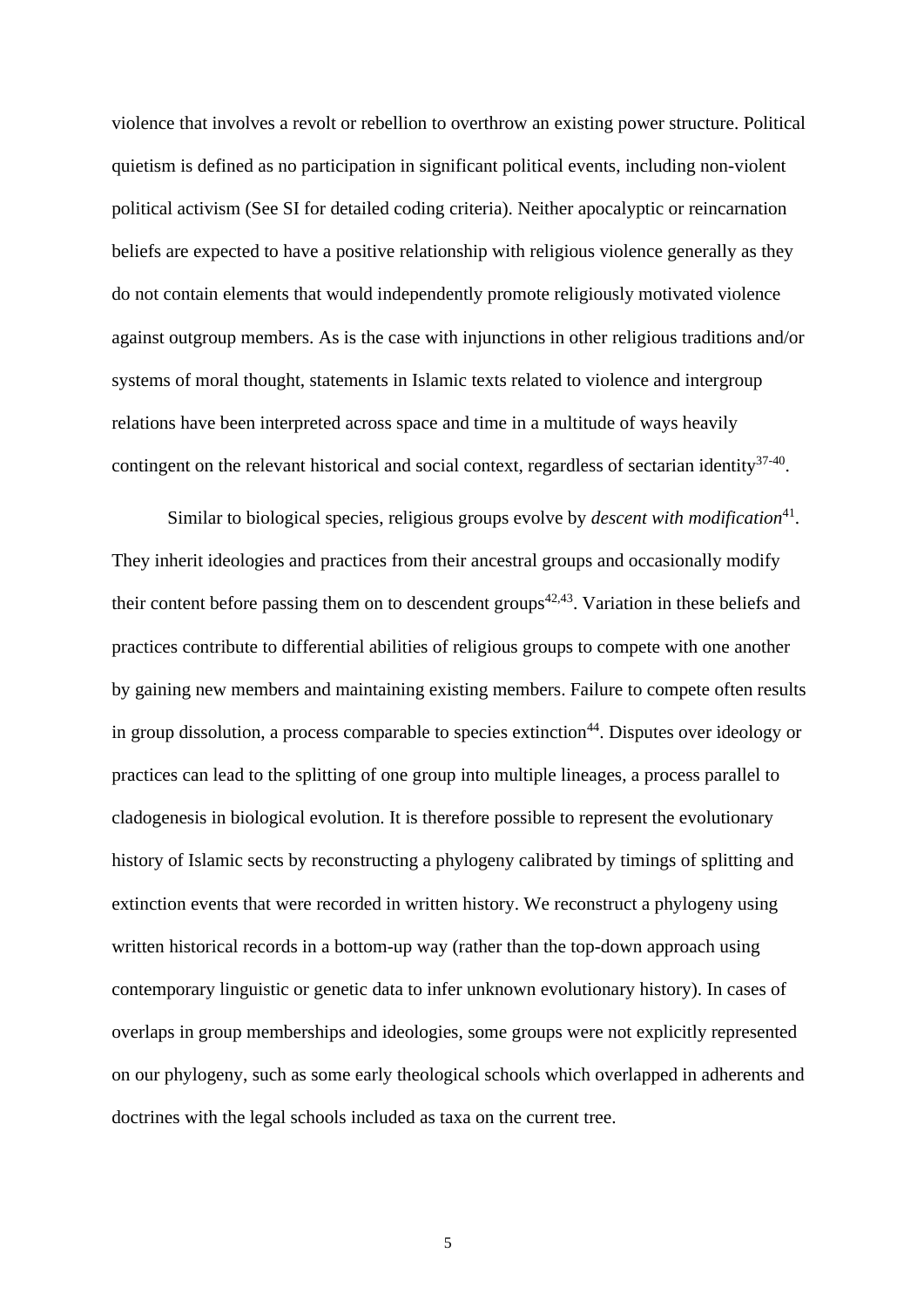Cultural evolutionary studies have provided key insights into the diversity of religious and political systems that we observe nowadays. Phylogenetic comparative methods have been applied to examine the signaling functions of religious practices<sup>44</sup>, the transmission patterns of violent ideologies<sup>[45](#page-24-8)</sup>, the evolutionary relationship between human sacrifice and social stratification<sup>[46](#page-24-9)</sup>, and conversion rates to Christianity<sup>[47](#page-25-0)</sup>. Previous studies suggest the transmission of violent religious ideologies tend to be inherited from ancestral groups rather than borrowed from neighbouring groups<sup>45</sup>. Although religious beliefs are shaped significantly by context and are susceptible to horizontal borrowing from surrounding traditions, the two beliefs we examined here lie at the core of sect identities and can be traced along the vertical trajectory of Islamic history. Islamic scholars also recognize the significance of historical continuity. One scholar of Ibāḍi Islam even compares studying contemporary Wahbi Ibāḍi thought to gain insight into classical Khārijte beliefs with studying modern bird species to better understand extinct dinosaurs<sup>[48](#page-25-1)</sup>.

Based on secondary literature of written historical records, we reconstructed a phylogeny representing the evolutionary history of Islamic sects and mapped the presence or absence of eschatological beliefs to all contemporary and historical sects at its tips (Figure 1). To build the phylogeny, information on the formation of Islam into separate schools and sects from its inception in 610 CE to 2000 CE was taken from secondary sources, generally books and peer-reviewed journal articles, as well as reference works with entries by scholars of Islamic studies. Islamist (political Islamic) groups formed after 1900 CE were excluded, due to their discontinuity with previous phylogenetic history and difficulty in being clearly designated as religious groups, as they frequently encompass political parties and/or militias and have varying levels of theological cohesion.

Groups included as taxa were compiled from multiple sources (see SI). The starting points were the four Sunni legal schools and three main branches of Shiʿism as described in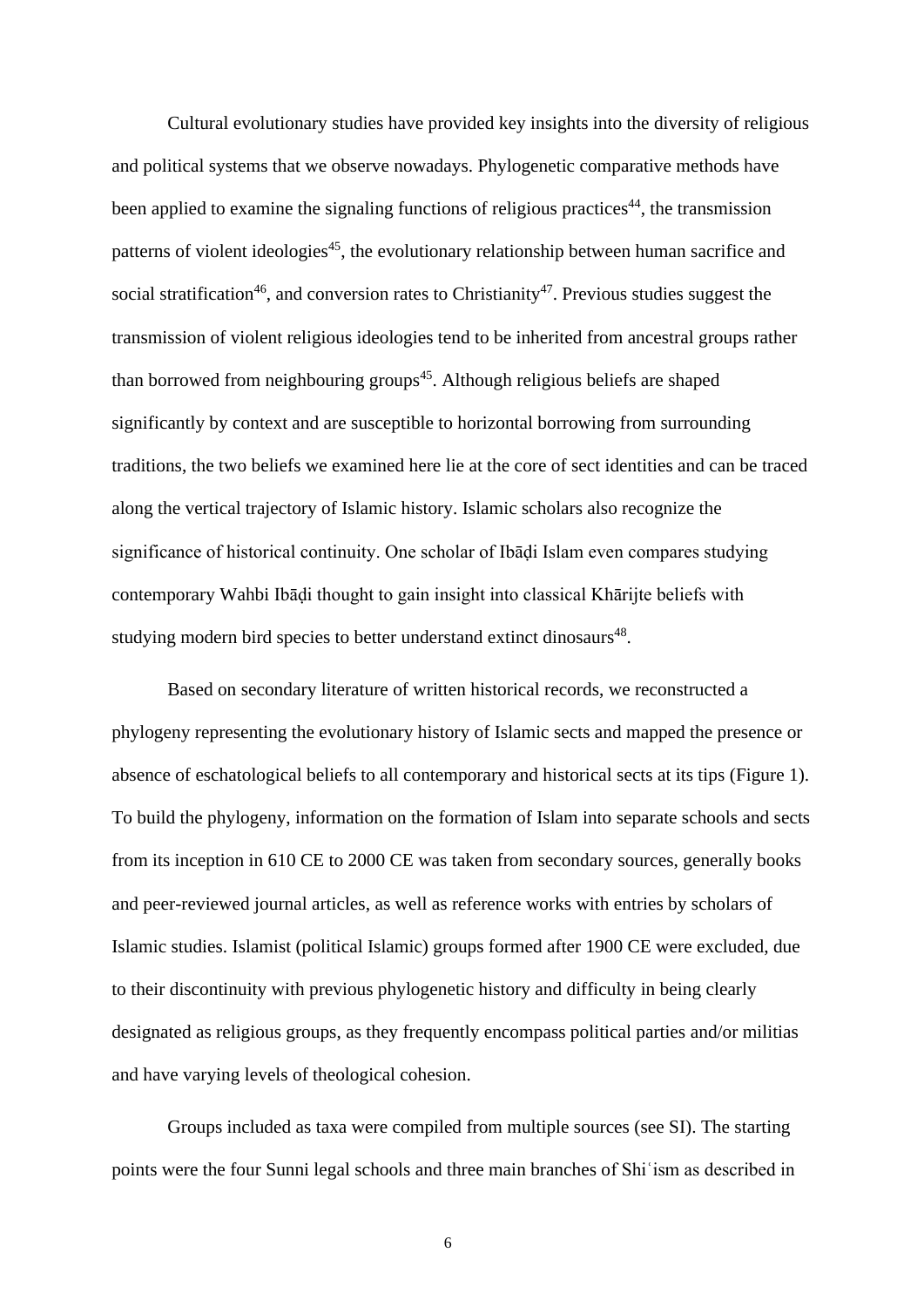reference sources and secondary sources on Islamic history<sup>[20](#page-23-8)[,49](#page-25-2)[,50](#page-25-3)</sup>. With these forming the basic structure of the tree, research was conducted into further branches such as the Nizāris, Karramis, and Ibāḍis. The words most closely reflecting a reasonable unit of analysis to serve as taxa on the tree - "sect" and "school" - were searched primarily through the Brill Encyclopaedia[51](#page-25-4) online entries . Group names were also searched in the main reference sources used and in additional academic papers. During this process, the information found in these sources on the formation and evidence for distinct doctrines, the context in which they were formed, and, if applicable, context of extinction or splitting into further groups, was documented to decide whether and where to include them in the phylogeny (for instance, some were argued to be fabrications by medieval scholars, or too similar to parent groups in doctrine to fully count as a separate group). The reconstructed phylogeny has 55 tips and 56 internal nodes. 20 of the 56 internal nodes correspond to identifiable historical sects, so the phylogeny represents 75 Islamic sects overall. Presence of eschatological beliefs and violence were coded independently by two researchers (Cohen's kappa  $\kappa = 0.662$ , p < 0.001. See Table S8 for intercoder agreement rates for each trait). We then used Bayesian phylogenetic inferences to test for correlated evolution between these beliefs and three types of intergroup relations: religious violence, revolutionary violence, and political quietism.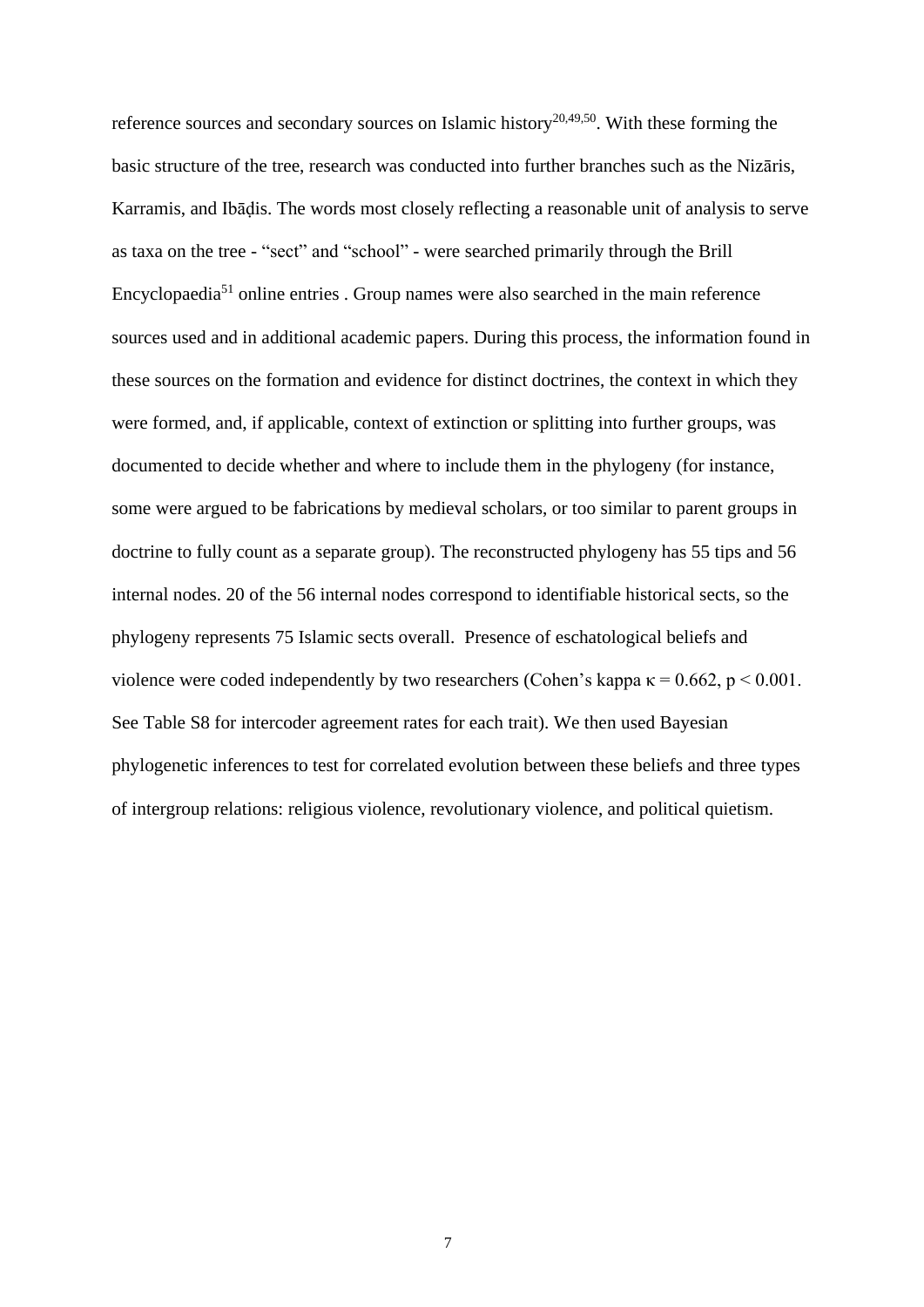**Figure 1. Time-Calibrated Reconstruction of the Phylogeny of Islamic Sects.** Horizontal axis indicates Years-before-present. Topology based on historical records of the splitting events of Islamic sects from its inception circa. 610 CE to 2000 CE. The reconstructed phylogeny is fully bifurcating. 20 internal nodes with known character states were identified and fixed using the "Fossil" command in *BayesTraits v3* to inform ancestral state reconstruction and co-evolutionary analyses. See Supplementary Datasheet for sources of tree-building and time calibrations.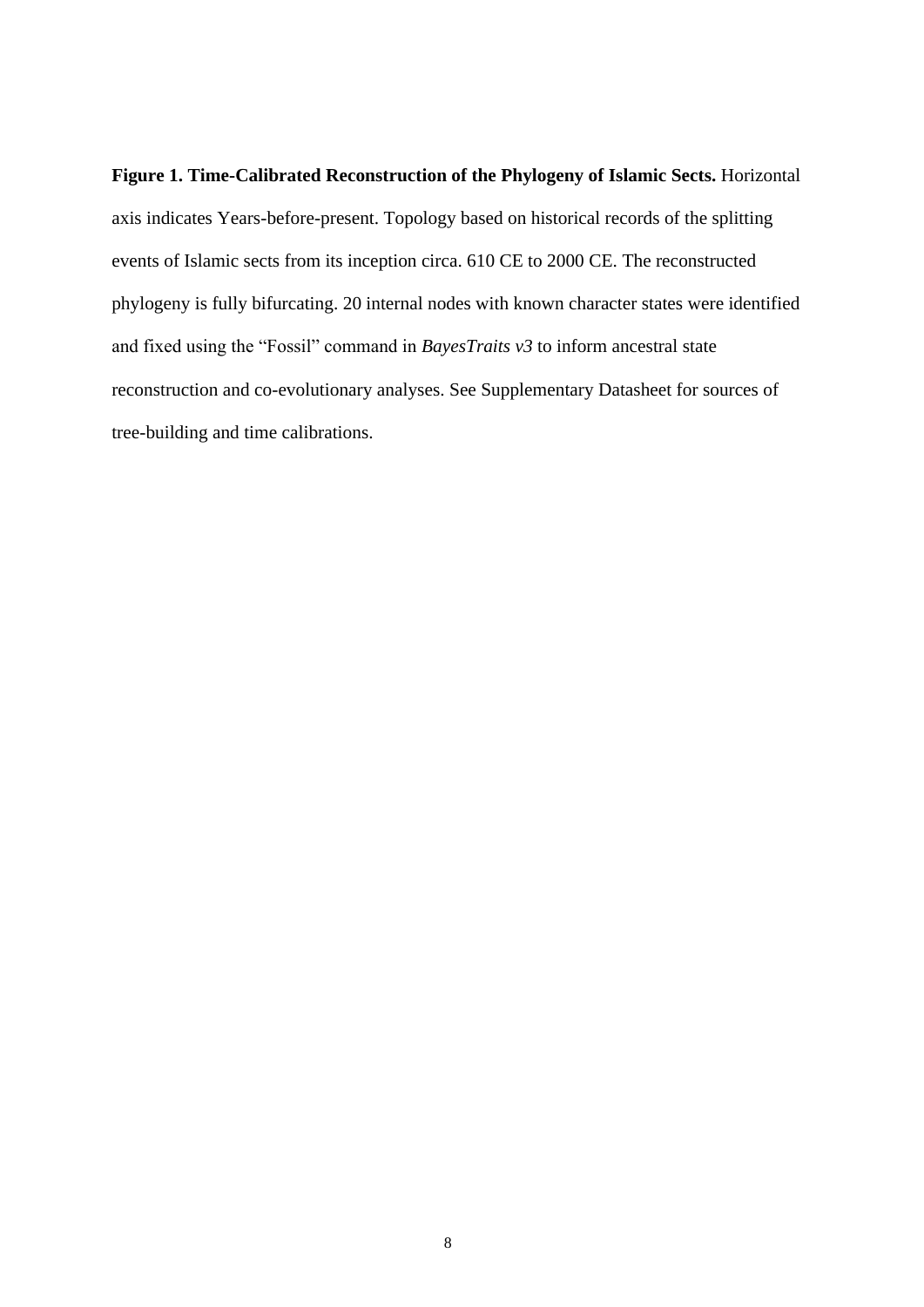While reincarnation beliefs may have originally been transferred through contact with surrounding non-Islamic traditions like Manichaeism<sup>[27,](#page-23-15)[52](#page-25-5)</sup>, Shi'i Islamic traditions in particular exhibit vertical transmission pattern beginning with early Shiʿi sects which deified Ali and some imams<sup>[27](#page-23-15)</sup>. They appear among some groups of Isma<sup>t</sup> ii Shi<sup>t</sup> Muslims, and today are present among Ismāʿīli Tayyibis, ʿAlawites, Druze, and Alevis. Continuity in cosmological thought between early and later Shiʿi groups are often cited as examples of historical relatedness<sup>[52](#page-25-5)</sup>. Though apocalyptic beliefs are more common and diffusely distributed, they often contain recurring motifs drawn from Islam's origin as an expectant apocalyptic movement such as the Greater and Lesser signs of the Hour from the Hadīth <sup>[57](file:///C:/Users/ucyldaa/AppData/Local/Microsoft/Windows/INetCache/Content.Outlook/A5CVVVV9/l%20%22_ENREF_57%22%20/o%20%22Cook,%202011%23690%2522)</sup>. In Shi'i Islam, the mahdi or Q $\vec{a}$ 'im ("the one who rises") abolishes injustice and establishes a long-lasting messianic kingdom, reflecting a history of social and political oppression due to its minority status<sup>[25](file:///C:/Users/ucyldaa/AppData/Local/Microsoft/Windows/INetCache/Content.Outlook/A5CVVVV9/l%20%22_ENREF_25%22%20/o%20%22Daftary,%202007%23652%2522)[,58](file:///C:/Users/ucyldaa/AppData/Local/Microsoft/Windows/INetCache/Content.Outlook/A5CVVVV9/l%20%22_ENREF_58%22%20/o%20%22Amir-Moezzi,%202012%23757%2522)</sup>. Vertical transmission of such narratives through Islamic sects is evident in Shi'i groups, with sects deriving their names from their respective recognized imams, and with expectant messianism emerging from Usūli Twelver Shi'ism in the form of the Shayki, Bābī, and Bahai' movements one millennium after the occultation of the twelfth imam. Our phylogenetic signal analyses also indicate vertical transmission of these beliefs (See Table S1).<sup>18</sup>. Our phylogenetic signal analyses also indicate vertical transmission of these beliefs (See Table S1).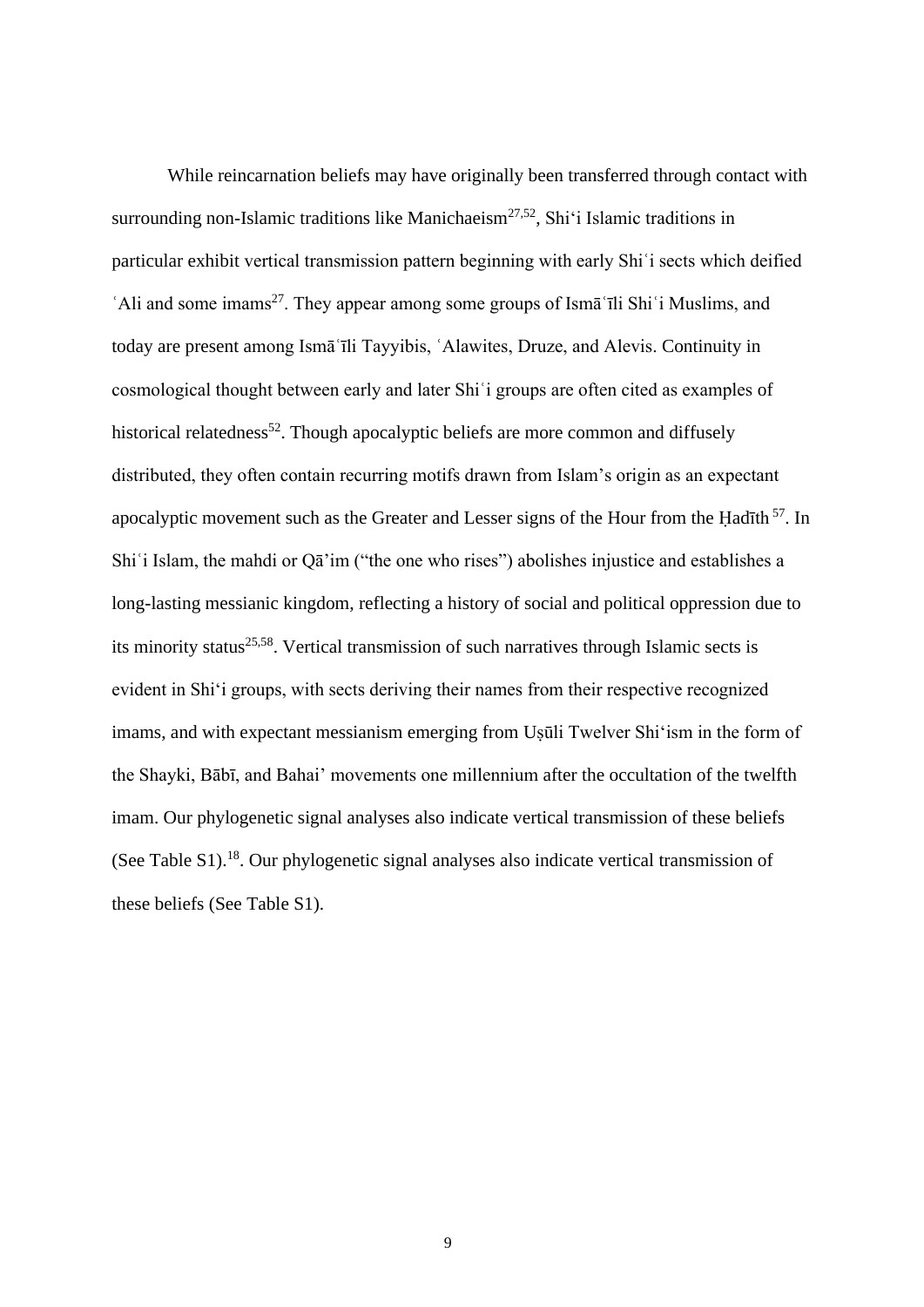**Figure 2. Inferred transition rates between states of eschatological belief and intergroup violence. Using BayesTraits DISCRETE program[53](#page-25-6)** Arrow widths proportional to inferred transition rates. Dashed arrows indicate transition rates not statistically significantly above zero. See Table S7 for estimated log marginal likelihoods of dependent and independent models of correlated evolution. There is no evidence for correlated evolution between apocalyptic and reincarnation beliefs (logBF=1.731).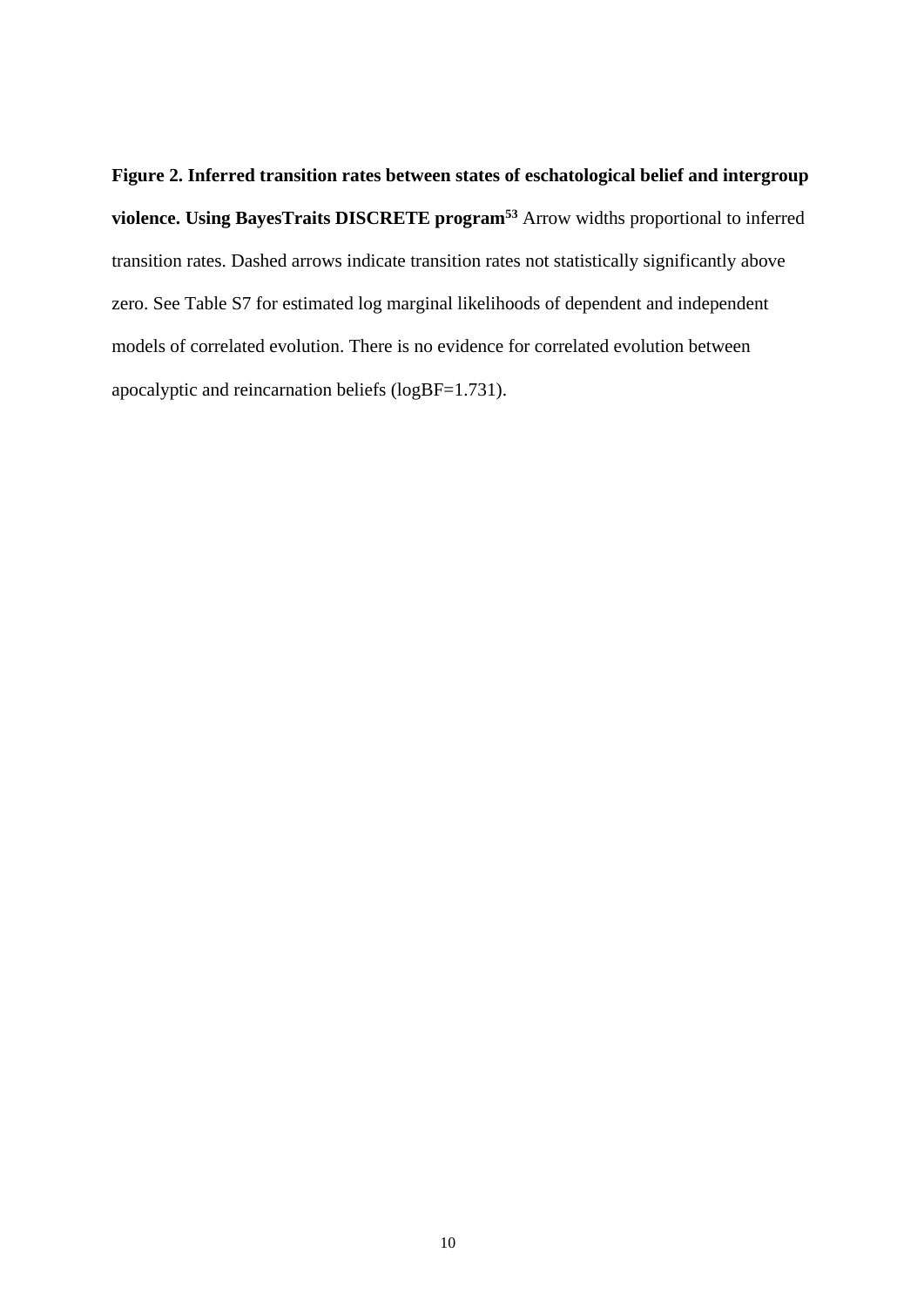By comparing the marginal likelihoods of dependent and independent transition models, we found statistically-significant evidence for correlated evolution of apocalyptic beliefs and revolutionary action (Figure 2 and Table S7) which is consistent with theories in religious studies literature noting the political potential of apocalyptic ideas. There is evidence that apocalyptic beliefs co-evolved with religious violence in general; however, the association is much weaker compared to co-evolution with revolutionary action. The different relationships displayed between apocalypticism and the two forms of violence examined here could indicate how a specific variant of afterlife beliefs (the idea of the immediate end time) is associated with a particular group-level action (violence aimed at overthrowing the political order). Inferred transition rates suggest that revolutionary action preceded apocalyptic beliefs rather than the other way around, contradicting our first hypothesis.

Scholars of religion have emphasized the importance of political and social context in engendering political activism and revolutionary behaviour. For instance, Lincoln writes that "millennial expectations alone ... do not lead inevitably to revolution, as history abundantly documents" (2003: 87). He argues that this is more likely to occur when the ruling class loses legitimacy with the majority of society, and that such "religions of resistance" promote millenarian worldviews to advance anti-authority campaigns "in which the world of the present is condemned as decadent or senescent, while a radically different mode of being is expected in the immediate future in the wake of an apocalyptic struggle" (1985: 277). It is therefore possible that these narratives become more tenable at times of political instability conducive to intergroup violence<sup>[15,](#page-23-3)[26](#page-23-14)</sup>, rather than being a causal force.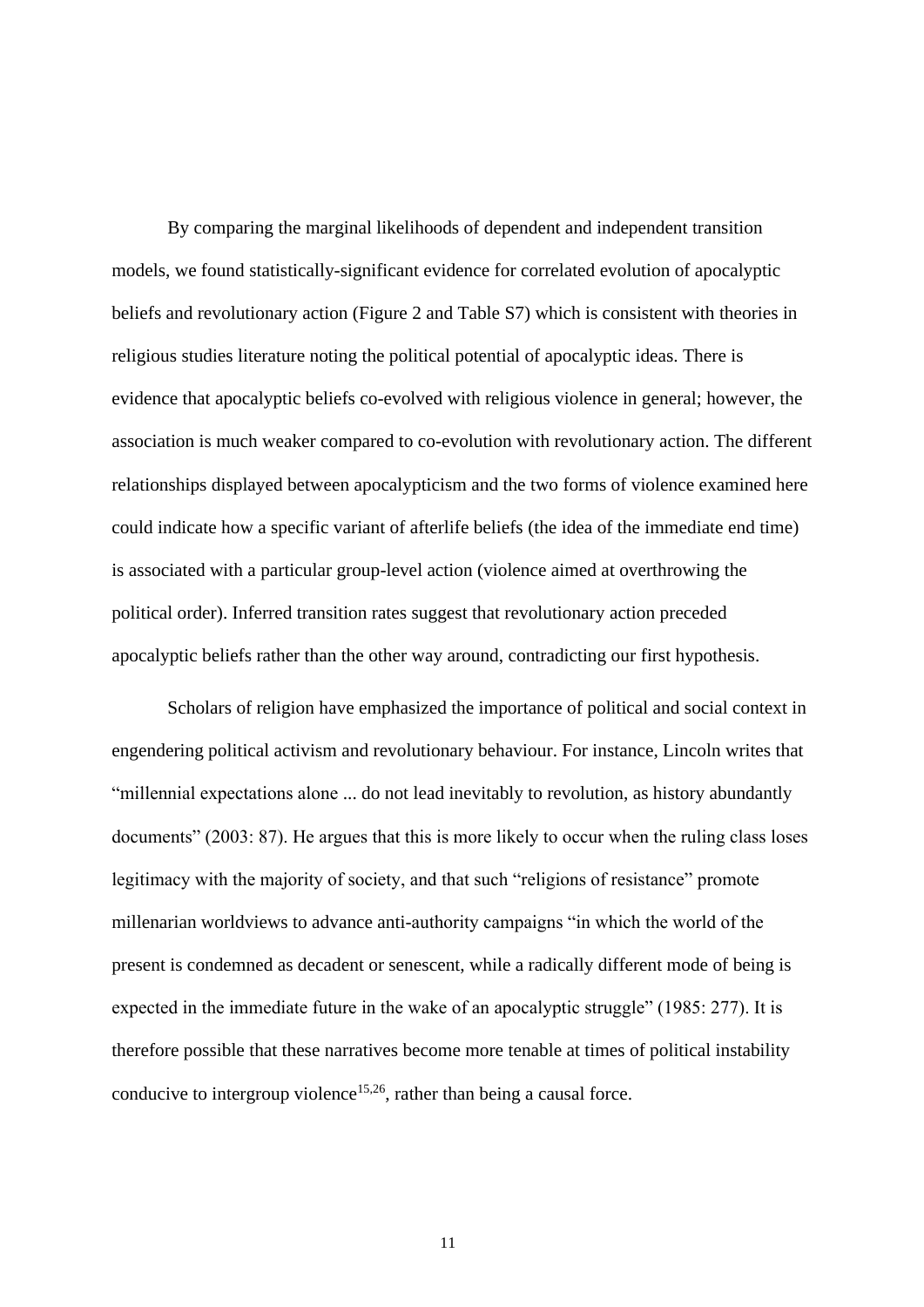Our co-evolutionary analyses of reincarnation beliefs suggest that the presence of both reincarnation beliefs and violence was an unstable state (Fig 2). The state with reincarnation belief present and religious violence absent is evolutionarily stable; transitions away from this state are all inferred to be zero. This suggests sects which acquired reincarnation belief following religious violence but subsequently lost religious violence tend to stay non-violent. However, the results of the correlation analysis did not indicate that groups were more likely to transition to politically quietist states after acquiring reincarnation beliefs. It is possible reincarnation beliefs in Islam do not serve the same functions as they are hypothesized to in karmic religions.

There are a multitude of doctrines in Islam that more directly support politically quietist and/or nonviolent behaviour, including among more orthodox sects that do not have any reincarnation beliefs. These include the concept of *taqiyya* (precautionary dissimulation), as well as obedience to rulers or delegation of political authority to occulted figures. There are also countless examples, both throughout history and in the present day, of individuals professing belief in religious doctrines espousing reincarnation participating in violence. The finding that groups with both reincarnation beliefs and violence were unlikely to retain both traits could point to a possible relationship between these beliefs and the presence or absence of group-level violence. However, we caution overgeneralization of these results to non-Islamic religious groups beyond our sample. Evolutionary researchers have recently begun to extend theories of prosocial religions to karmic religious traditions, including those where reincarnation beliefs are central<sup>31</sup>. Comparative work on reincarnation beliefs among Muslims and followers of religions such as Hinduism and Buddhism could shed further light on how the social functions of this belief may differ with those of other afterlife beliefs across and within religious traditions.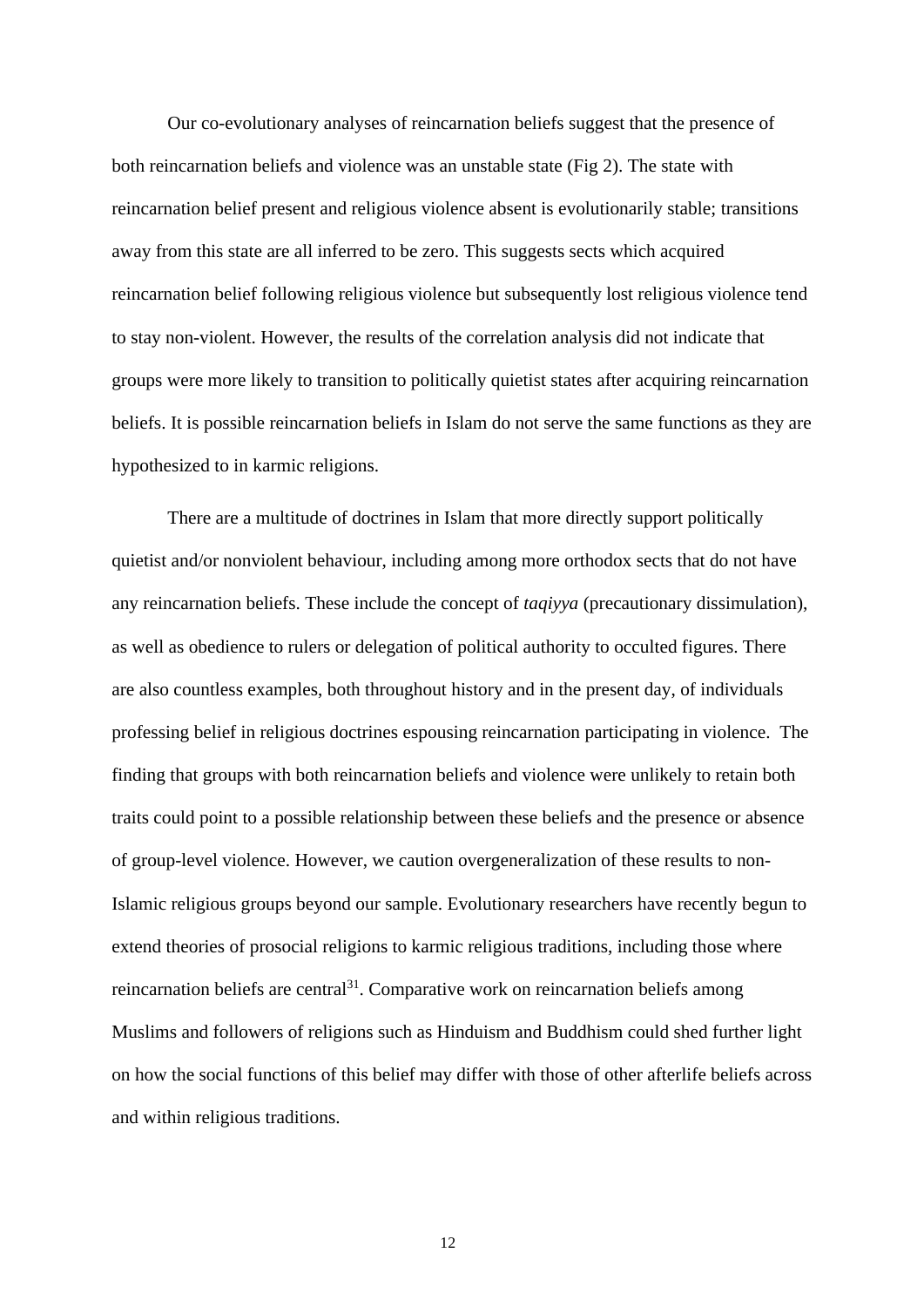Religion has been a vital part of our social life for a long time in our evolutionary history<sup>[54,](#page-25-7)[55](#page-25-8)</sup>. How religion persisted in our lineage, despite the energetic costs of religious practices, poses an evolutionary puzzle<sup>[56](#page-25-9)</sup>. Some argue that religious beliefs and practices that increased the fitness of individuals or cultural groups were positively selected for and assembled into functional religious systems over time<sup>[57-60](#page-25-10)</sup>. Sufficiently intense violence between religious groups could serve as a form of cultural group selection, which would favour cultural phenotypes promoting success in intergroup conflict<sup>[61](#page-25-11)</sup>. Psychological and anthropological studies have shown costly behaviours that enhance credibility of sincere beliefs and group loyalty are more likely to be copied and transmitted<sup>[58](#page-25-12)[,59](#page-25-13)</sup>. Costly requirements placed on community members also promote the survival and longevity of religious communes<sup>[62](#page-26-0)</sup>. If apocalyptic belief serves to mobilise collective action against the outgroup while reincarnation belief serves to suppress political activism, we would expect apocalyptic beliefs to promote the survival of cultural groups and reincarnation beliefs to be selected against under prolonged periods of intense cultural-group competition.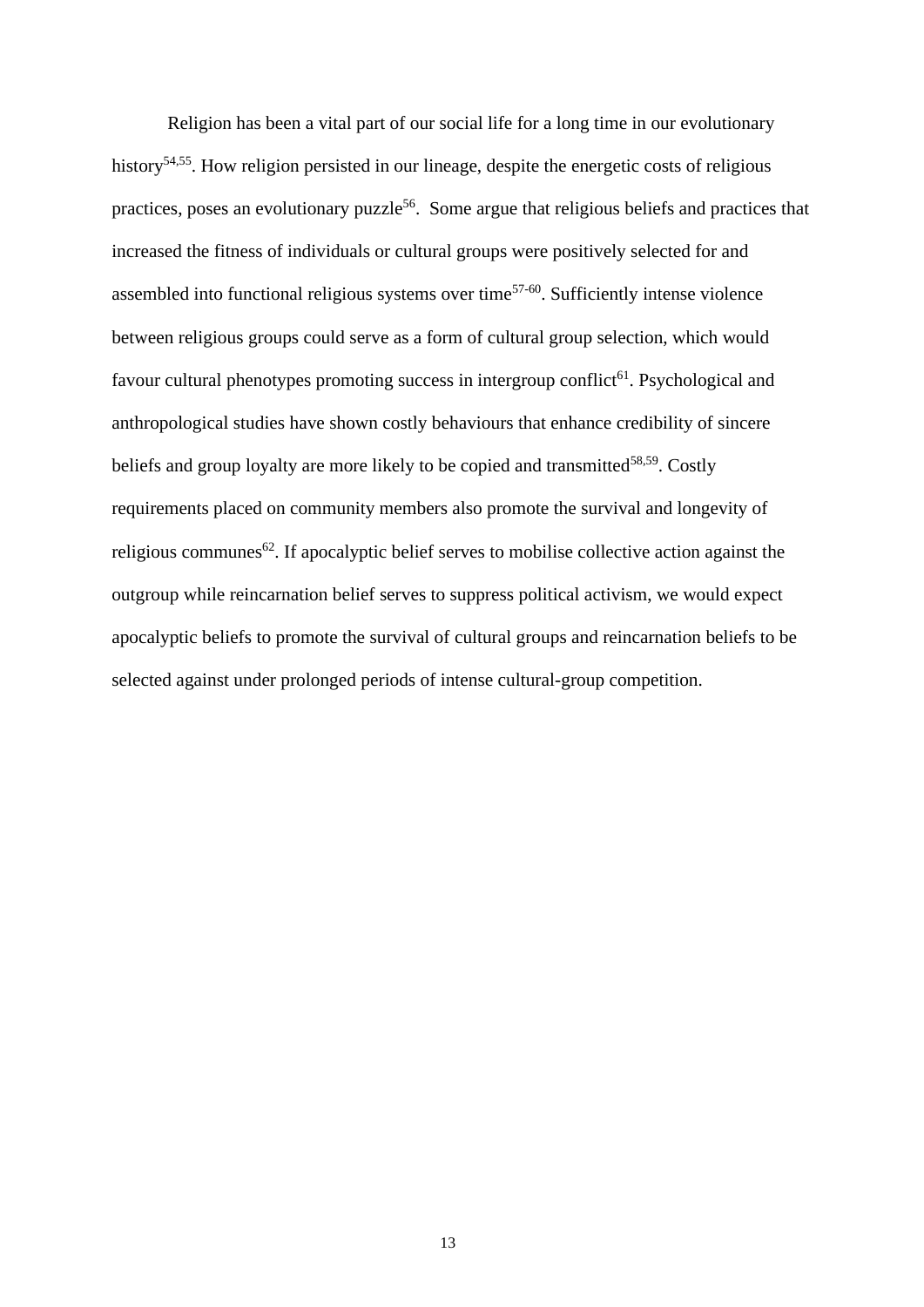# **Figure 3. Survival Probability of sects with belief/violence versus sects without**

**belief/violence against Time (years).** Cox Proportional Hazard Regression for Duration of Group Survival showed no statistically-significant correlation between the states of reincarnation beliefs and the duration of group survival (extinction risk coefficient  $= 0.9053$ , 95%CI = 0.3378 - 2.426, p = 0.843). Apocalyptic beliefs (**b**) (coefficient = 4.043, 95%CI = 1.683 - 9.712, p = 0.0018), religious violence (**d**) (coefficient = 3.532, 95%CI = 1.289 - 9.673, p = 0.0141), and revolutionary violence (**c**) (coefficient = 3.071, 95%CI = 1.191 - 7.916,  $p = 0.0202$ ) are statistically significant predictors of group longevity.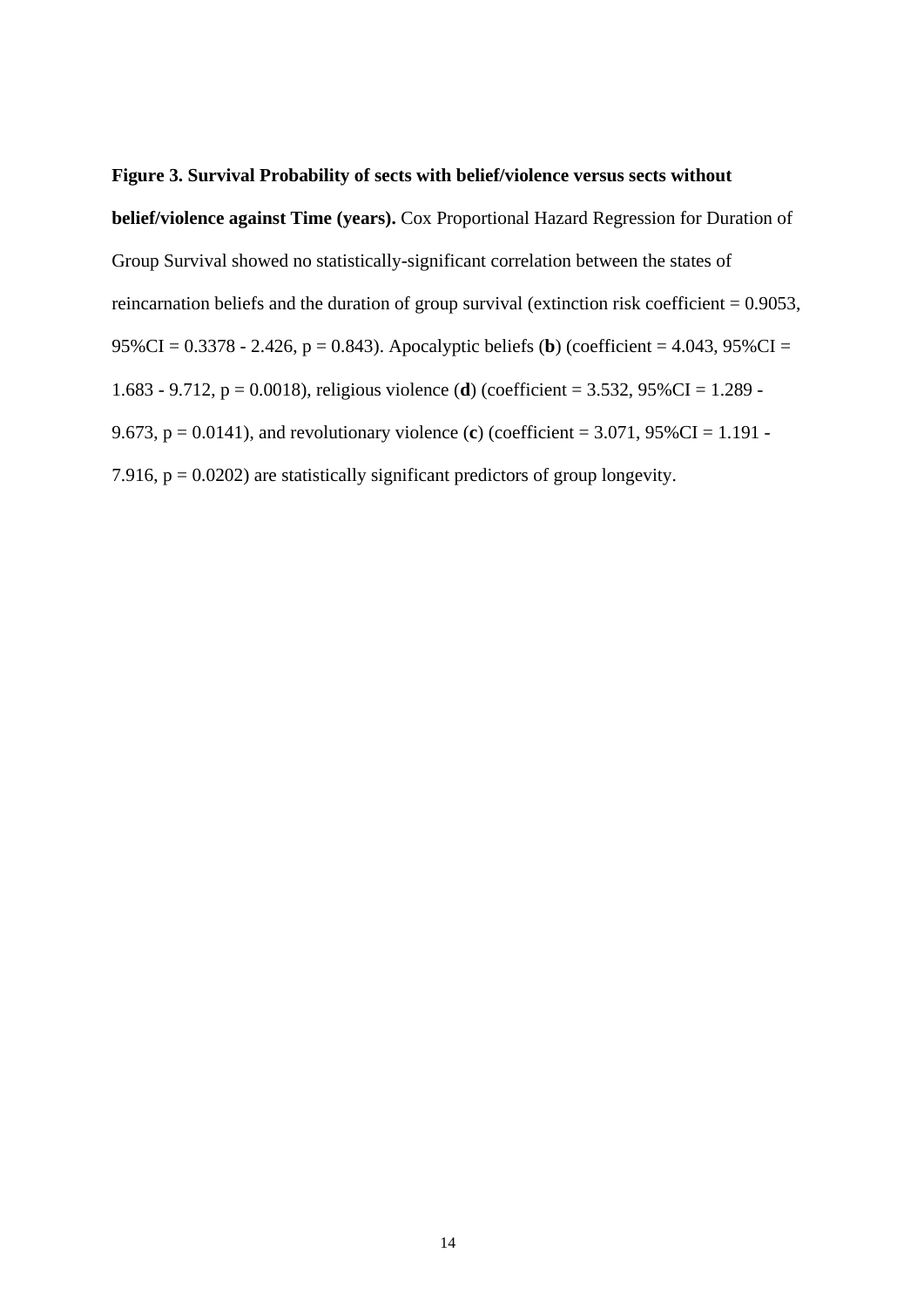We found no significant correlation between sect survival and the states of reincarnation beliefs. However apocalyptic beliefs, religious violence, and revolutionary violence all predicted a shorter duration of Islamic sects on our reconstructed phylogeny (Figure 3). It appears that apocalyptic beliefs and religious violence were selected against in the long term. However, these characters all correlate with the phylogeny and we cannot distinguish their effect from the effect of other factors passed down by descent. For instance, some sects could have inherited the socioeconomic circumstances of their parental group as well as afterlife beliefs. Certain socioeconomic circumstances on their own are sufficient to trigger intergroup violence when violence is perceived as a cost-effective way to improve living conditions and social status<sup>[63-65](#page-26-1)</sup>. We performed multi-level Cox regression which controls for phylogenetic non-independence at the clade level, and found that religious violence and revolutionary violence no longer predict the duration of sects; however, presence of apocalyptic belief is still a significant predictor of shorter sect survival (See Table S10). This is consistent with historical records that indicate how rebellion attempts against rulers (generally the 'Abbāsids and Umayyads) led to the demise of various Kaysāni groups including the Mughīriyya, Khattābiyya, and Mansūriyya<sup>[27,](#page-23-15)[52](#page-25-5)</sup>. Nevertheless, we cannot affirm a causal relationship between apocalyptic belief and group survival without controlling for a wide range of socioecological factors.

Past research has indicated that the group-delineating and ritual aspects of religion, which increase identity salience and strengthen within-group bonds, are integral to cooperation and conflict. Here we demonstrate the two categories of Islamic eschatological beliefs examined in this paper displayed distinct relationships with various forms of grouplevel violence and political behaviour. Our analysis of evolutionary models indicates that apocalyptic beliefs have a stronger evolutionary relationship with revolutionary violence than with religious violence. While reincarnation beliefs did not appear to coevolve with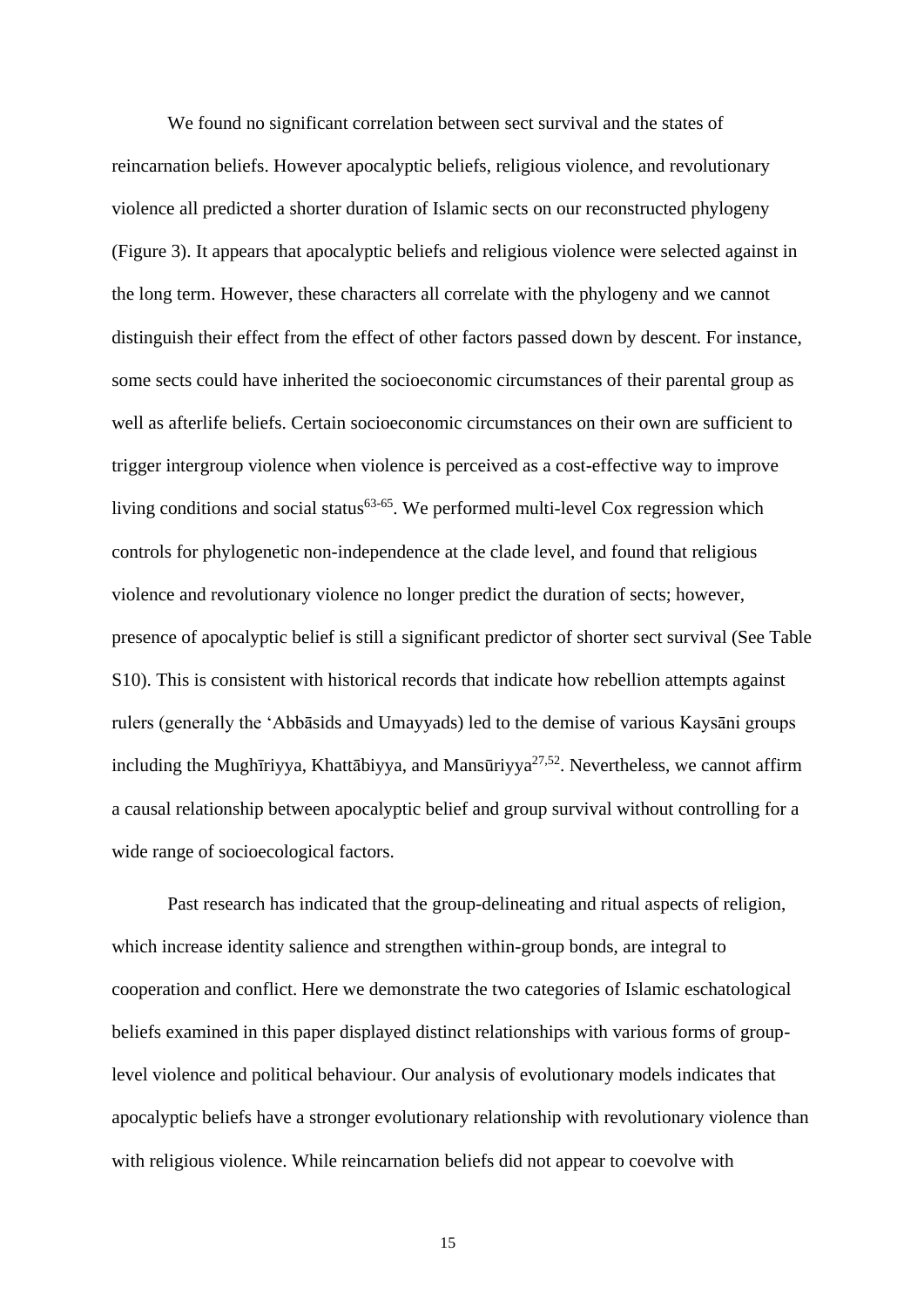politically quietist behaviour, they are evolutionarily stable when religious violence is absent. The presence of collective violence preceded the appearance of both apocalyptic and reincarnation beliefs. These results support the idea that sociopolitical context is likely to encourage both certain forms of political action, as well as the use of ideologies to justify and mobilize them. Actions and beliefs may then reinforce one another, rather than a simplistic model in which religious (or other) beliefs cause violence. Additional data and analyses are needed to support evidence for any effects of religious beliefs on group survival.

Our study illustrates how quantitative, phylogenetic methods can be applied to questions about the transmission and social functions of religious beliefs, as well as some avenues and challenges in using religious groups as units of analysis. It fits within broader efforts to build historical databases to scientifically examine questions of human social evolution<sup>[66-68](#page-26-2)</sup>. By focusing on the diversity of religious beliefs over time and across different Islamic groups, our research attempts to incorporate expertise and subject-specific scholarship from the humanities in order to take account of historical contexts, and avoids problematic assumptions of homogeneity or essentialism. With such a synthesis, research in this area can contribute to better understandings of how religious groups interact with their natural and social environments, and how variation in the content of religious beliefs may coevolve with group-level cooperation and conflict in specific ways. Overall, we found no evidence that particular afterlife beliefs drove violent collective action. Instead, our results indicate that these beliefs tend to follow rather than create violent circumstances.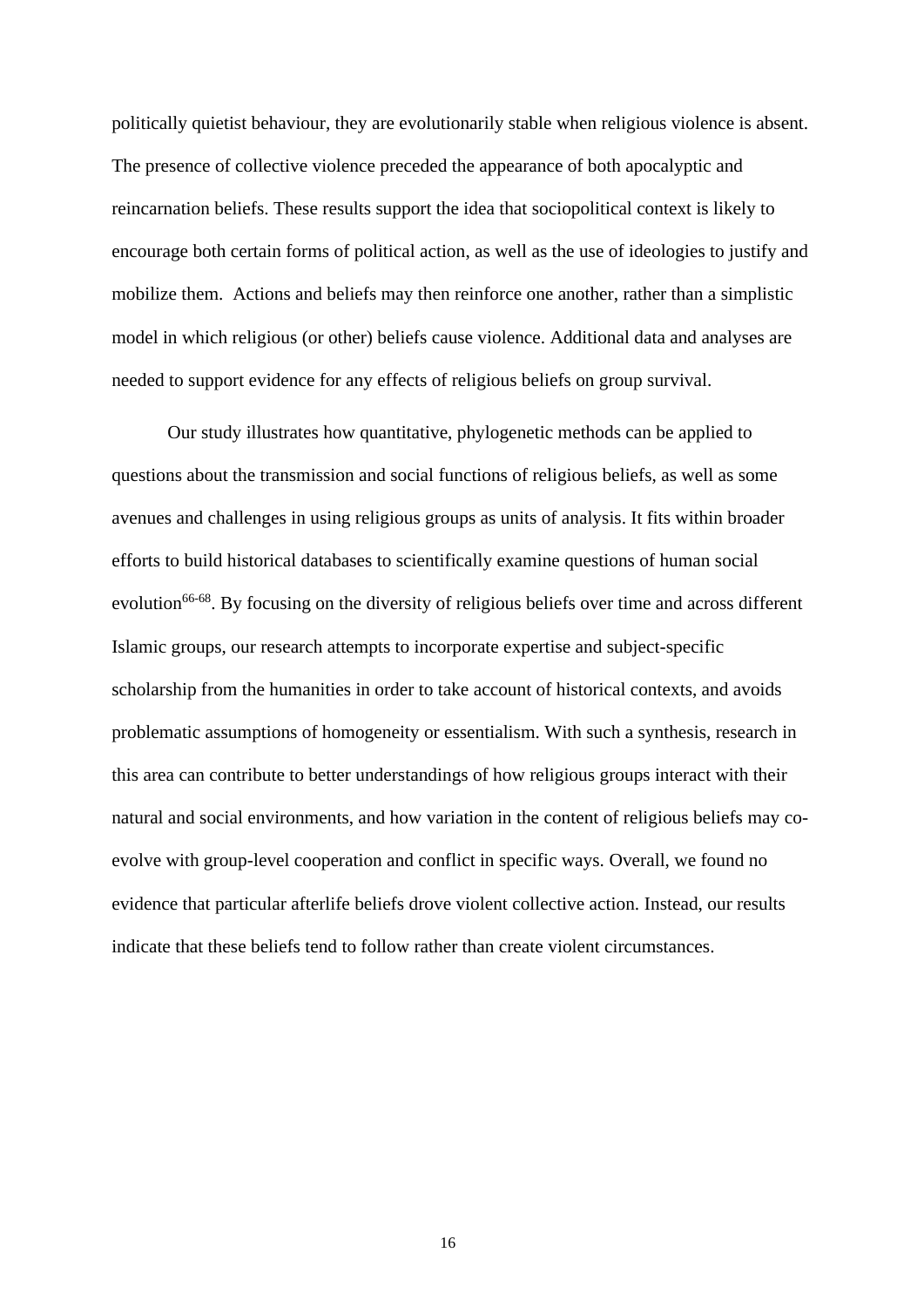# **Methods**

# *Tree building and taxa definition*

The tree was written in Newick format, with branch lengths calibrated in Mesquite<sup>[69](#page-26-3)</sup> and R. Further details on the tree construction are provided in the Supplementary Information. Polytomies where orders of splitting events could not be ascertained from historical records were resolved using the *multi2di* function in the *ape* package which breaks polytomies in random order so the final tree is fully bifurcate with minimum branch length of 1e-07. Qualitative findings of co-evolution analyses were replicated on five phylogenies with alternative polytomy resolutions (see Table S9). The final tree has 52 tips, of which, 30 are extant, and 51 internal nodes. Nodes represent known extinct groups ancestral to contemporary sects and splitting events. The datings of some of these splits were exact, generally when there were schisms over the succession of a group and the death date of the last agreed-upon leader was known, while others were much more approximate, such as the coalescence of doctrines into a legal school. Splits were dated using information from secondary scholarly sources (See Supplementary Datasheet).

Defining the unit of analysis referred to as a species or cultural group is a challenge in the study of both biological and cultural evolution, and for phylogenetic representations specifically<sup>[70](#page-26-4)</sup>. An attempt was made to classify these groups as such consistent with how they are considered in scholarly works on Islam, with source-critical studies used to make informed decisions on which groups to include in the final phylogeny<sup>[71](#page-26-5)[,72](#page-26-6)</sup>. In general, a group was included if sources provided evidence of distinct theological doctrines that could be effectively coded under characters of interest. Further details are provided in the SI.

## *Dataset and character coding*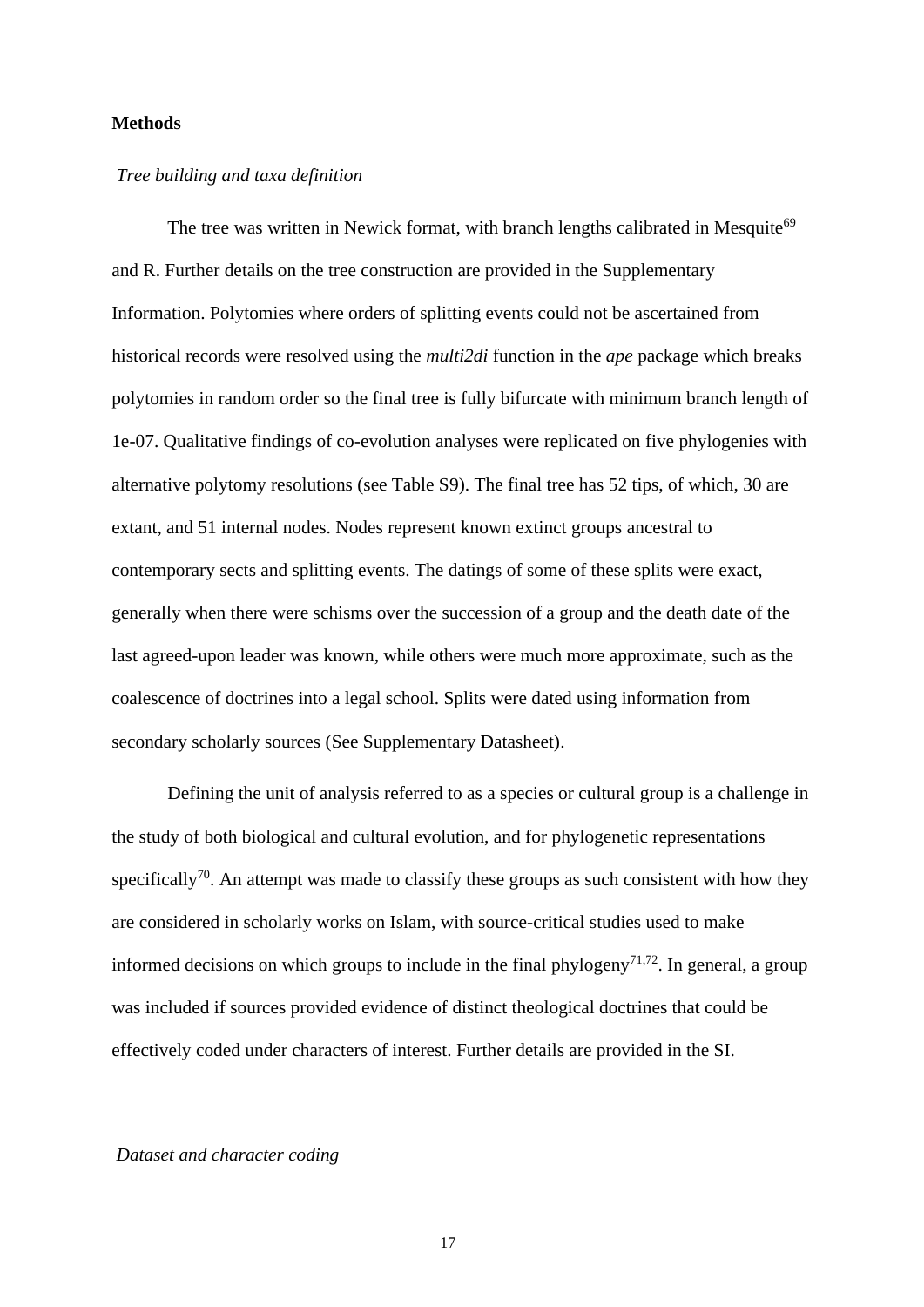Data was coded using secondary historical and reference sources. While a dataset is obviously static, in comparison with the dynamic nature of beliefs and practices within cultural groups, characters were coded at their states either at the time of a group's extinction, or for extant groups, the state for the majority of the date range 1900-2000 CE. The characters used in the analyses were religious and revolutionary violence, apocalyptic beliefs, belief in reincarnation, and political quietism. All these variables were coded as a binary character, for presence (1) or absence (0) in each group. See Table S8 for intercoder agreement rates for each trait. The supplementary dataset includes the positive and negative character codings for each group, specific evidence for positive trait codings for violence characters, and references. For implications of potential coding errors, see imputation output in Figure S5.

# *Testing for phylogenetic signal of characters*

Phylogenetic signal for apocalypticism, reincarnation beliefs, and revolutionary and religious violence as binary variables were tested with Fritz and Purvis' D statistic<sup>[73](#page-26-7)</sup> in the caper package in  $R^{74}$  $R^{74}$  $R^{74}$ . The D statistic measures the number of state changes needed for the observed distribution at the tips of the phylogeny, scaled by the expected distribution under a Brownian motion model of evolution and the expected distribution if the trait is random with respect to phylogeny<sup>[73](#page-26-7)</sup>. A D statistic close to or below 0 indicates that a trait is phylogenetically patterned, while a D close to 1 indicates no phylogenetic pattern. This was calculated with 1000 permutations across the known tree. Additional details of technical aspects of tree construction are in SI.

## *Phylogenetic Comparative analyses*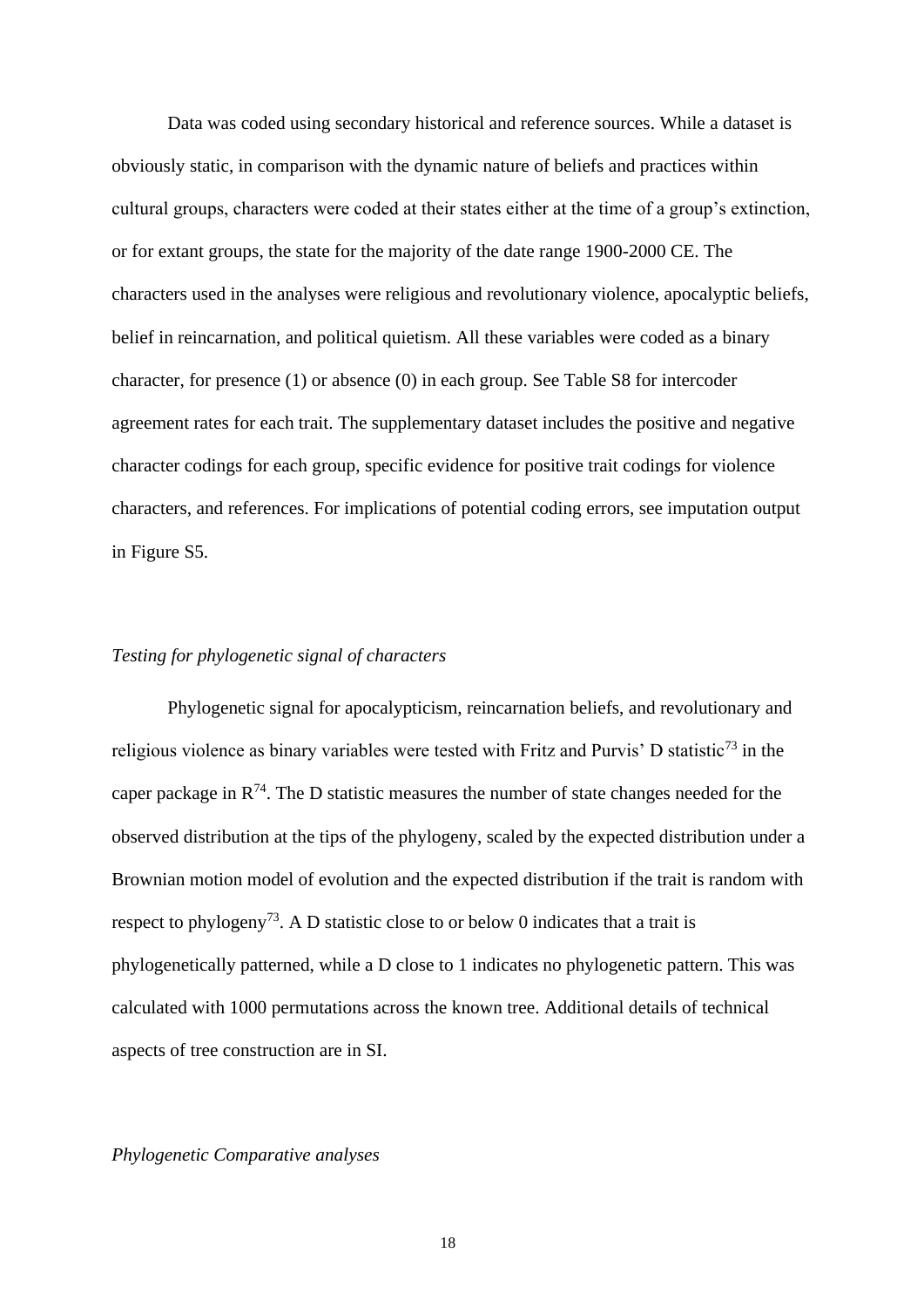We used 'Multistate' algorithm as implemented in the software *BayesTraits v3[75](#page-26-9)* to fit continuous-time Markov models of trait evolution to the observed character states (i.e. presence vs. absence) on the reconstructed tree<sup>[76](#page-26-10)</sup>. For discrete traits with binary states, there are three possible models of evolution: one with gain and loss rates, one with loss rates only (gain rates equal to zero), and one with gain rates only (loss rates equal to zero). The rate parameters of the model record transitions to and from the two character states of each trait. We employed the "reversible-jump MCMC" (RJ-MCMC) implementation of this model<sup>[53](#page-25-6)</sup>, available in *BayesTraits v3*. For a given character state, the RJ-MCMC model visits the posterior distribution of different models of evolution, as well as the posterior distributions of the parameters of these models, in proportion to their probabilities of describing the observed data. We rescaled the branch lengths by a factor of 0.001 and used a hyper prior drawing from a uniform  $0 - 10$  to seed the distributions of transition rate priors. Each RJ-MCMC chain was run for 5050000 iterations (including the first 50000 iterations of burn-in period) and sampled every 1000th iteration, to produce a posterior sample of 5000 of most likely models and their corresponding rate parameters.

## *Ancestral State Reconstruction*

Based on information from historical records (See Supplementary Data), we identified 20 internal nodes with known character states which we fixed using the "Fossil" command in *BayesTraits v3* (See Figure S1 in SI). To estimate the character states of unknown internal nodes, we employed the 'most-recent-common-ancestor' method<sup>[76](#page-26-10)</sup> which identifies the reconstructed node in the posterior sample with a set of descendant taxa. The estimated ancestral state of each unknown node is a probability distribution of the posterior sample. We report the posterior mean for each node in Figure  $S1-4$ . Figures are produced with ape<sup>[77](#page-26-11)</sup> and ggplot2[78](#page-27-0) packages in *RStudio* [\(http://www.rstudio.com/\)](http://www.rstudio.com/) software.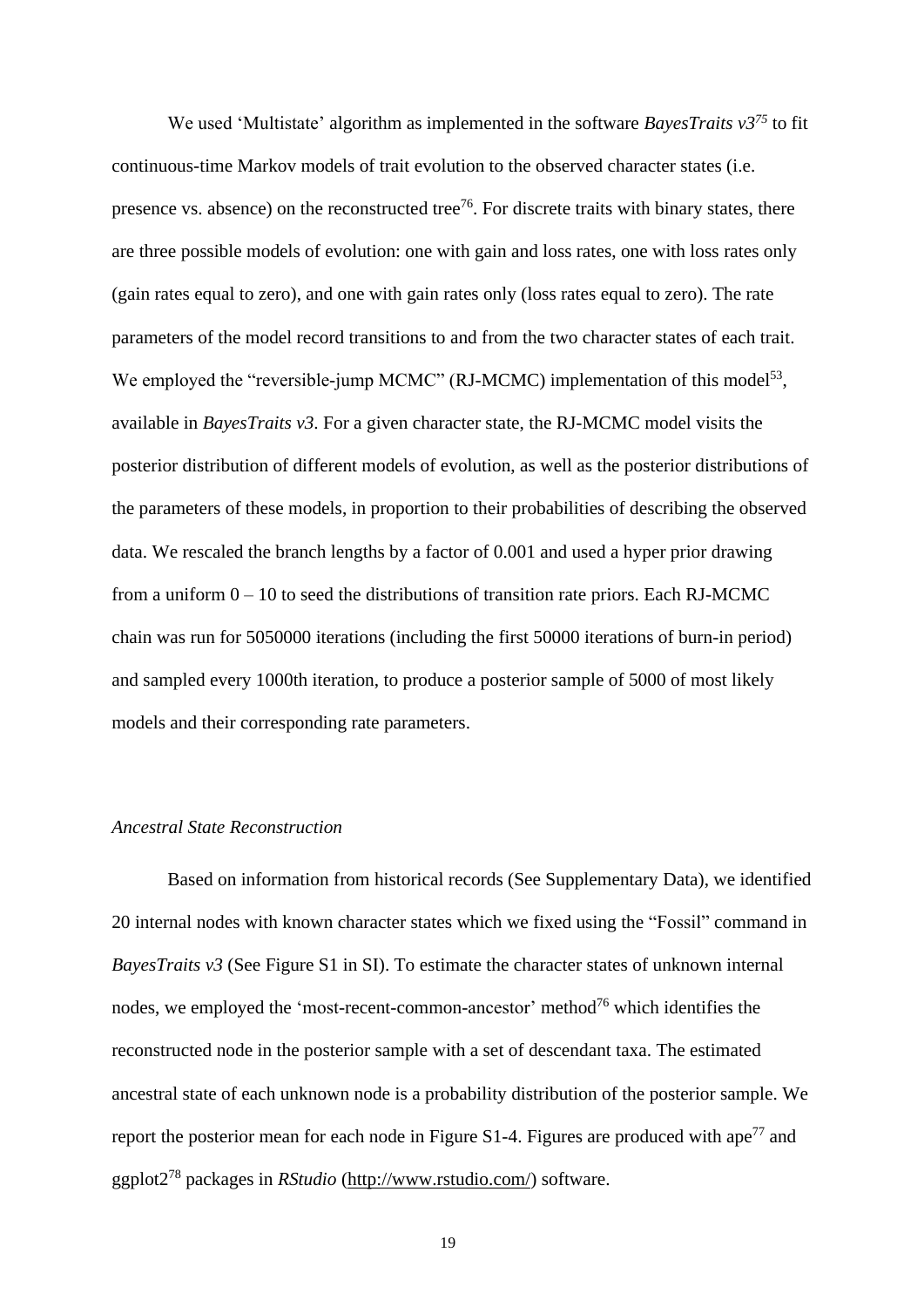# *Testing for Coevolution*

We used 'Discrete' algorithm as implemented in the software *BayesTraits v3* to analyse correlated evolution between pairs of discrete binary traits<sup>[76,](#page-26-10)[79](#page-27-1)</sup>. We ran RJ-MCMC analyses for dependent evolution and independent evolution models separately. In the dependent model, transition rates of the first trait are dependent on states of the second trait. In the independent model, transition rates of one trait are independent of those of the other. We rescaled the branch lengths by a factor of 0.001 and used an exponential distribution  $(mean = 10)$  for priors. Following the first 50000 iterations of burn-in period, the RJ-MCMC chain was run for another 5000000 iterations and sampled every 1000th iteration, to produce a posterior sample of 5000 of most likely models and their corresponding rate parameters. For likelihood ratio test, we calculated the log Bayes Factors<sup>[80](#page-27-2)</sup> (log-BF) between models using the log-marginal likelihood of each model, estimated with the "stepping stone" method in *BayesTraits v3*. A log-BF larger than 2 is indicative of 'positive' evidence for supporting one model over the other. A log-BF larger than 5 indicates 'strong' evidence that one model is better than another.

### *Directions of trait evolution*

We tested the significance of transitions by restricting individual transition rates to zero and comparing the likelihood of the reduced model with that of the unrestricted model. In a MCMC framework, we computed the Bayes Factors (posterior-to-prior-odds) for each model based on the frequency with which a model occurs in the posterior sample compared to our prior expectation of observing that model<sup>[81](#page-27-3)</sup>.

To compute the prior odds, we calculate the total number of potential evolution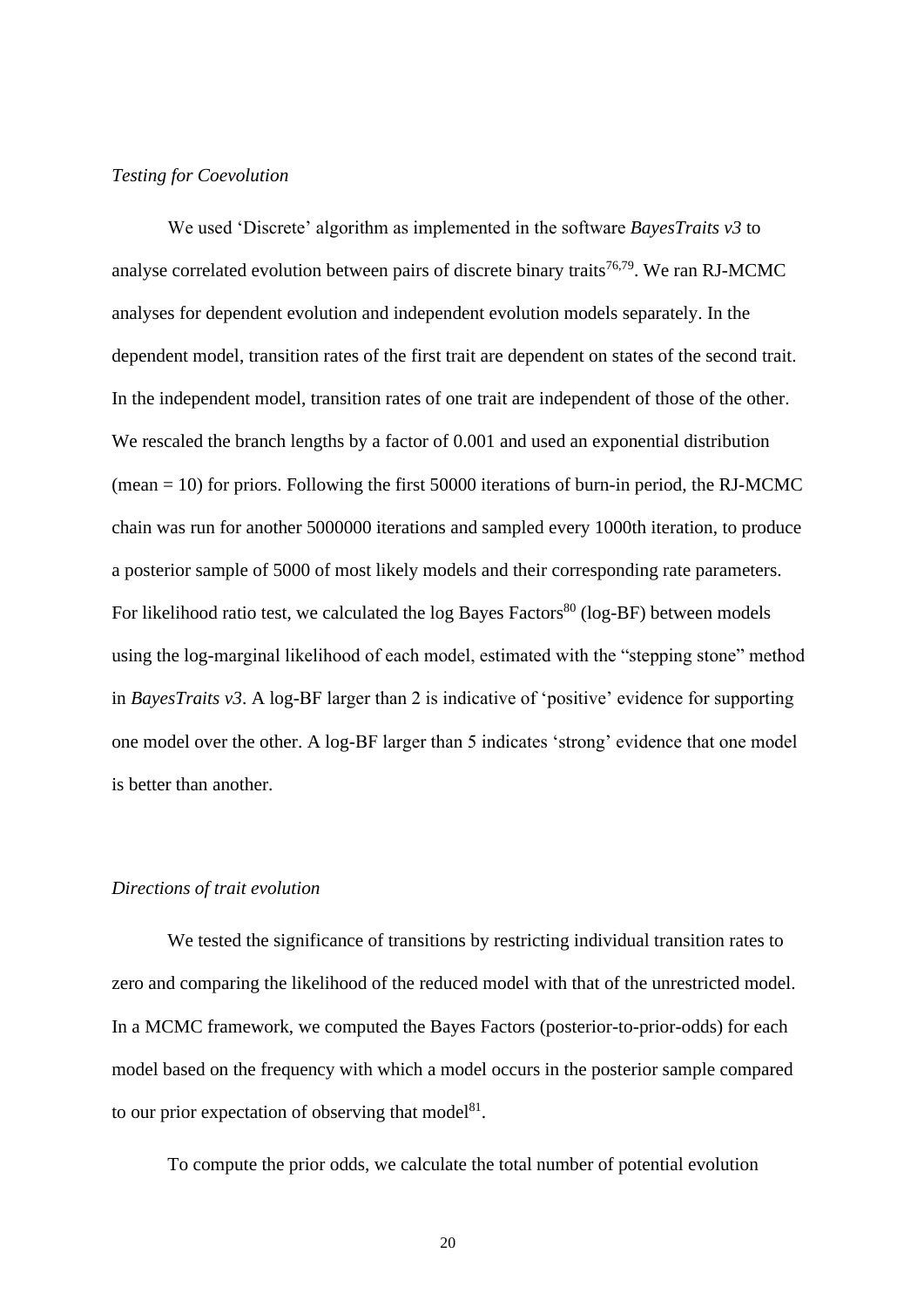models (i.e. possible combinations of transition-rate values). For the unrestricted dependent model with 8 non-zero parameters, we used the binomial theorem to calculate the number of possible transition rates between character states  $(n=4,140)$ . For restricted dependent models with at least one zero-rate, we calculate the total number of evolution models using Stirling numbers<sup>[53](#page-25-6)</sup> multiplied by the number of possible positions that zero-rate can take and obtain a sum of 17,006. These combine to give the total of 21,146 potential evolution models (See Table S2-6).

Bayes Factors were compared to assess whether transition rates were significantly above zero. Bayes Factors values less than 1 are evidence against the model, values between 1 and 3 provide positive support, 3 to 10 are substantial, 10 to 30 are strong, 30 to 100 are very strong and values greater than 100 are decisive.

#### *Time-to-Extinction Analyses*

To assess the potential impact of beliefs and violence on the longevity of Islamic sects, we conducted time-to-event analyses of tree branches. For each trait, we fitted proportional hazards regression models to assess whether the ending state of a branch predicts its length (i.e. group duration in history). We chose the branches' ending states and not beginning states as the predictor for two reasons: (1) Extinction events coincide with the ending node/tip; (2) Most ending states are tips with known state but most beginning states are internal nodes with unknown states. It does not imply that character states remain constant along branches. The end of a branch may be a bifurcating node, a contemporary taxon/tip, or an extinct taxon. Branches leading to an extinct taxon were recorded as an event. Branches leading to a bifurcating node or a contemporary at the tips were recorded as rightcensored, as extinction events may take place at times beyond their endings (See Figure S1-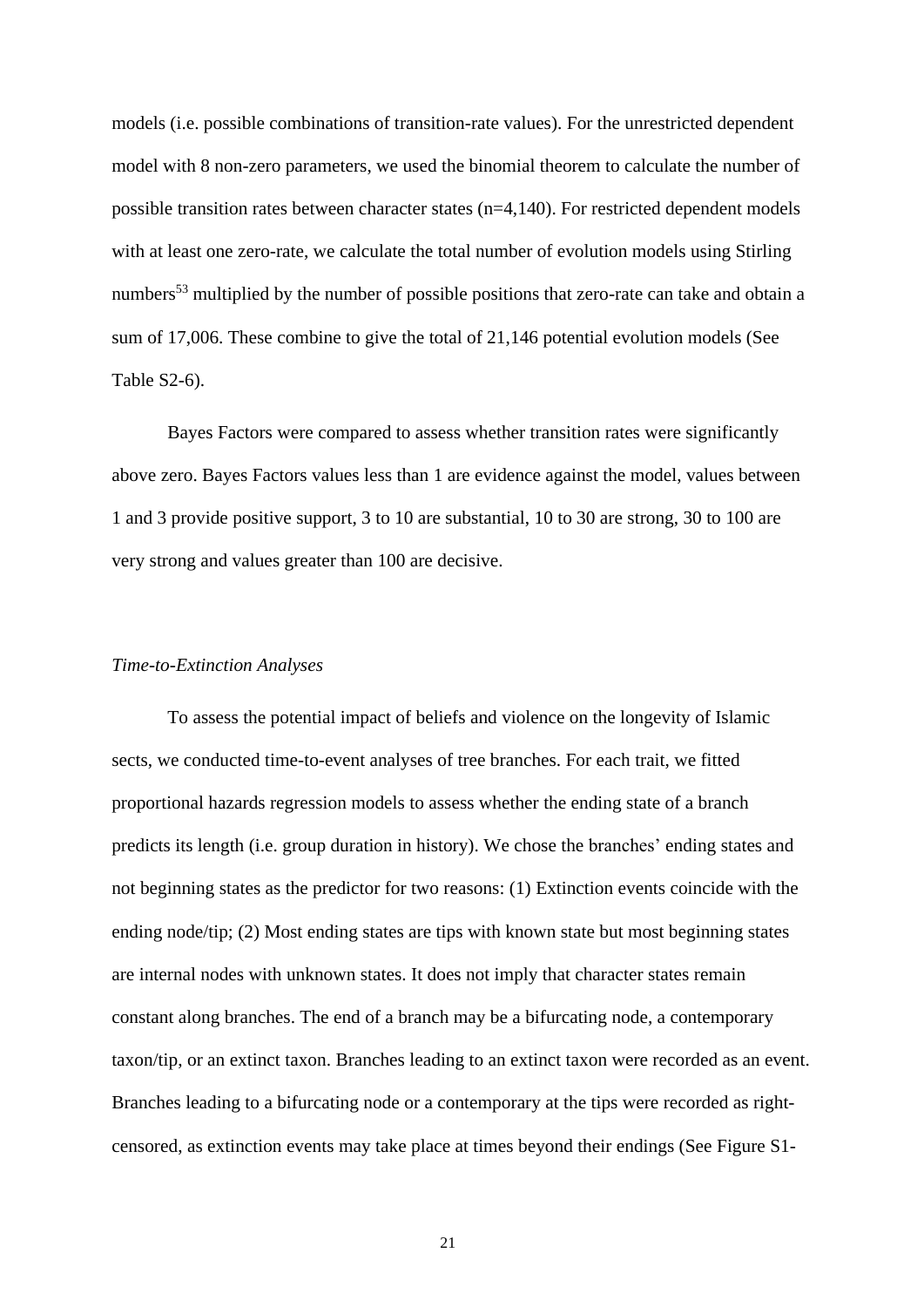We checked whether the proportional hazard assumptions of Cox regression models were valid using *cox.zph* command in *'survival'* package in  $R^{78}$ . Given that assumptions were valid, we used *coxph* command in package '*survival'* to fit a proportional hazards regression model predicting each branch's length with its ending state<sup>[82](#page-27-4)</sup>. Figures of survival curves are produced using the 'survminer' package<sup>[83](#page-27-5)</sup> in R. We fit multi-level frailty Cox model for sect duration which controls for clade-level variance. . See Supplementary Datasheet for cladegrouping details.

Model inferences such as the Binary State Speciation Extinction Model  $(BiSSE)^{84}$  $(BiSSE)^{84}$  $(BiSSE)^{84}$  and its extensions<sup>[85](#page-27-7)</sup> are commonly adopted to estimate binary traits' effect on extinction rates. However, these methods show limited statistical power under small sample size<sup>[86](#page-27-8)</sup> and do not accommodate fossil branches, hence are not appropriate for the phylogeny in this study.

**Data Availability:** All codes and sources can be found in Supplementary Datasheet. Nexus file of the reconstructed phylogeny is available in Supplementary Materials.

**Code Availability:** Source code for BayesTraits software is available on the website (http://www.evolution.rdg.ac.uk/BayesTraitsV3.0.1/BayesTraitsV3.0.1.html) and is released under GNU General Public License V3.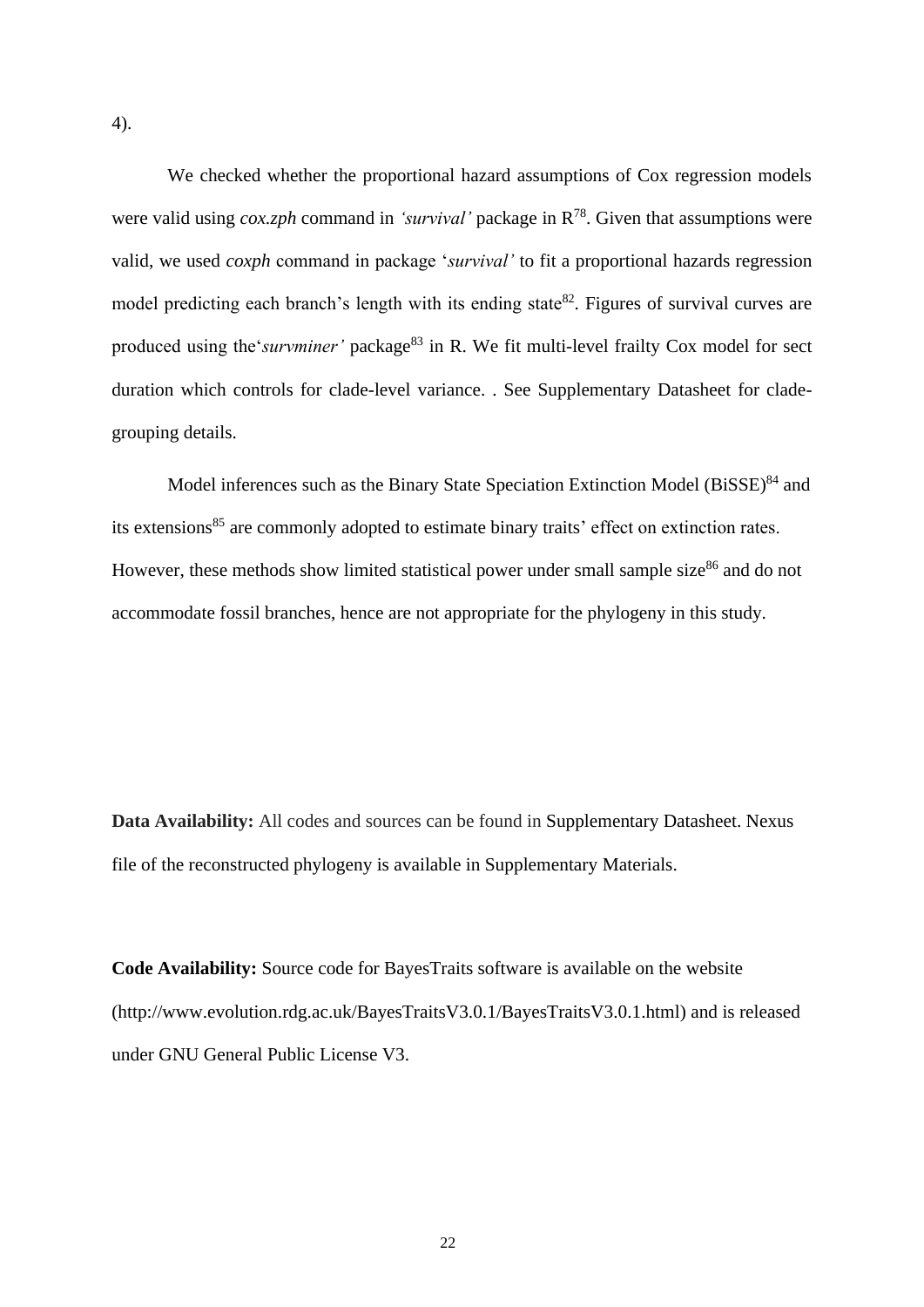# **References**

- <span id="page-22-0"></span>1 Peoples, H. C., Duda, P. & Marlowe, F. W. Hunter-gatherers and the origins of religion. *Human Nature* **27**, 261-282 (2016).
- <span id="page-22-1"></span>2 Purzycki, B. G. *et al.* Moralistic gods, supernatural punishment and the expansion of human sociality. *Nature* **530**, 327 (2016).
- <span id="page-22-2"></span>3 Ginges, J., Hansen, I. & Norenzayan, A. Religious Belief, Coalitional Commitment, and Support for Suicide Attacks: Response to Liddle, JR, Machluf, K., and Shackelford, TK (this issue). Understanding suicide terrorism: Premature dismissal of the religious-belief hypothesis. *Evolutionary Psychology* **8**, 147470491000800303 (2010).
- 4 Ginges, J., Hansen, I. & Norenzayan, A. Religion and support for suicide attacks. *Psychological science* **20**, 224-230 (2009).
- 5 Whitehouse, H. Dying for the group: Towards a general theory of extreme selfsacrifice. *Behavioral and Brain Sciences* **41** (2018).
- 6 Sosis, R., Kress, H. C. & Boster, J. S. Scars for war: Evaluating alternative signaling explanations for cross-cultural variance in ritual costs. *Evolution and Human Behavior* **28**, 234-247 (2007).
- <span id="page-22-3"></span>7 Ginges, J. & Shackleford, C. Self-sacrifice for a cause: The role of ideas and beliefs in motivating human conflict. *Behav Brain Sci* **41**, e203, doi:10.1017/S0140525X18001693 (2018).
- <span id="page-22-4"></span>8 Johnson, D. D. The wrath of the academics: criticisms, applications, and extensions of the supernatural punishment hypothesis. *Religion, Brain & Behavior* **8**, 320-350 (2018).
- <span id="page-22-5"></span>9 Bushman, B. J., Ridge, R. D., Das, E., Key, C. W. & Busath, G. L. When God sanctions killing: Effect of scriptural violence on aggression. *Psychological Science* **18**, 204-207 (2007).
- <span id="page-22-6"></span>10 Rothschild, Z. K., Abdollahi, A. & Pyszczynski, T. Does peace have a prayer? The effect of mortality salience, compassionate values, and religious fundamentalism on hostility toward out-groups. *Journal of Experimental Social Psychology* **45**, 816-827 (2009).
- <span id="page-22-7"></span>11 Graham, J. & Haidt, J. in *Herzliya series on personality and social psychology. The social psychology of morality: Exploring the causes of good and evil* (eds M. Mikulincer & P. R. Shaver) (American Psychological Association., 2012).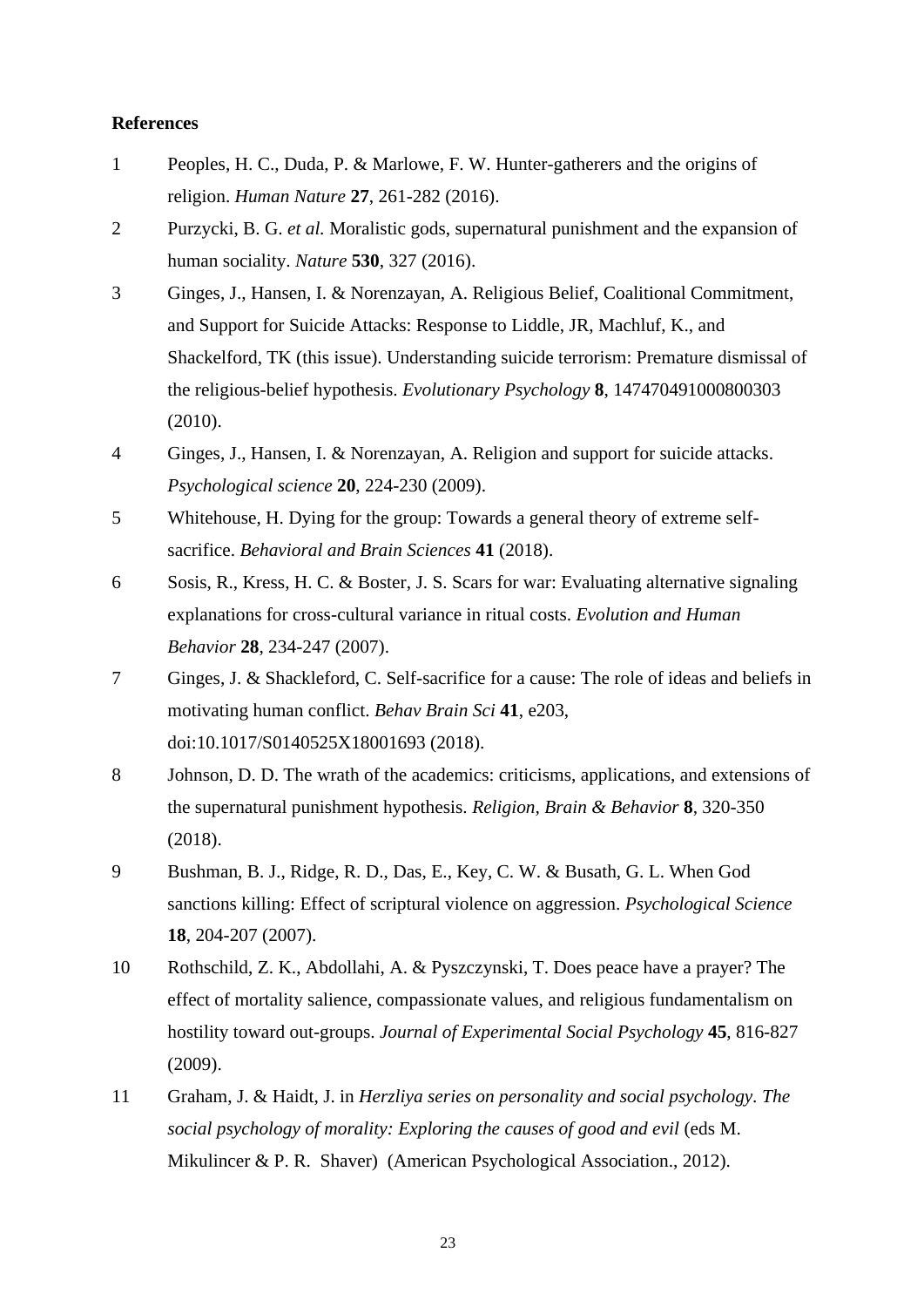- <span id="page-23-0"></span> Juergensmeyer, M. *Terror in the mind of God : the global rise of religious violence*. (University of California Press, 2000).
- <span id="page-23-1"></span> Juergensmeyer, M. The logic of religious violence. *The Journal of Strategic Studies* , 172-193 (1987).
- <span id="page-23-2"></span> Sosis, R., Phillips, E. J. & Alcorta, C. S. *Sacrifice and sacred values: Evolutionary perspectives on religious terrorism*. (New York: Oxford University Press, 2012).
- <span id="page-23-3"></span>Wessinger, C. in *The Oxford Handbook of Apocalyptic Literature* (2014).
- <span id="page-23-4"></span> Walliss, J. & Aston, J. Doomsday America: The pessimistic turn of post-9/11 apocalyptic cinema. *The Journal of Religion and Popular Culture* **23**, 53-64 (2011).
- <span id="page-23-5"></span>Bromley, D. G. & Wessinger, C. in *The Oxford Handbook of Millennialism* (2011).
- <span id="page-23-6"></span>Lincoln, B. À la recherche du paradis perdu. *History of religions* **43**, 139-154 (2003).
- <span id="page-23-7"></span>Cook, D. *Studies in Muslim apocalyptic*. (Darwin Press, 2002).
- <span id="page-23-8"></span> Bowering, G. *et al. The Princeton Encyclopedia of Islamic Political Thought*. (Princeton University Press, 2013).
- <span id="page-23-9"></span>Kenney, J. T. in *The Oxford Handbook of Millennialism* (2011).
- <span id="page-23-10"></span>Gallagher, E. V. in *The Oxford Handbook of Millennialism* (2011).
- <span id="page-23-11"></span> Juergensmeyer, M. *Global religions: An introduction*. (Oxford University Press, 2003).
- <span id="page-23-12"></span>Wojcik, D. in *The Oxford handbook of millennialism* (2011).
- <span id="page-23-13"></span>Ellwood, R. S. UFO Religious Movements. *America's Alternative Religions* (1995).
- <span id="page-23-14"></span>Velji, J. in *The Oxford Handbook of Religion and Violence* (2012).
- <span id="page-23-15"></span> Daftary, F. *The Ismāʿīlīs : their history and doctrines*. Second edition. edn, (Cambridge University Press, 2007).
- <span id="page-23-16"></span> Tucker, W. F. & ProQuest. *Mahdis and millenarians : Shi'ite extremists in early Muslim Iraq*. (Cambridge University Press, 2008).
- <span id="page-23-17"></span> Mahalingam, R. Essentialism, culture, and power: Representations of social class. *Journal of Social Issues* **59**, 733-749 (2003).
- <span id="page-23-18"></span> Jost, J. T. *et al.* Belief in a just God (and a just society): A system justification perspective on religious ideology. *Journal of Theoretical and Philosophical Psychology* **34**, 56 (2014).
- White, C., Baimel, A. & Norenzayan, A. What are the causes and consequences of belief in karma? *Religion, Brain & Behavior* **7**, 339-342 (2017).
- White, C. J. & Norenzayan, A. in *Advances in experimental social psychology* Vol. 60 1-63 (Elsevier, 2019).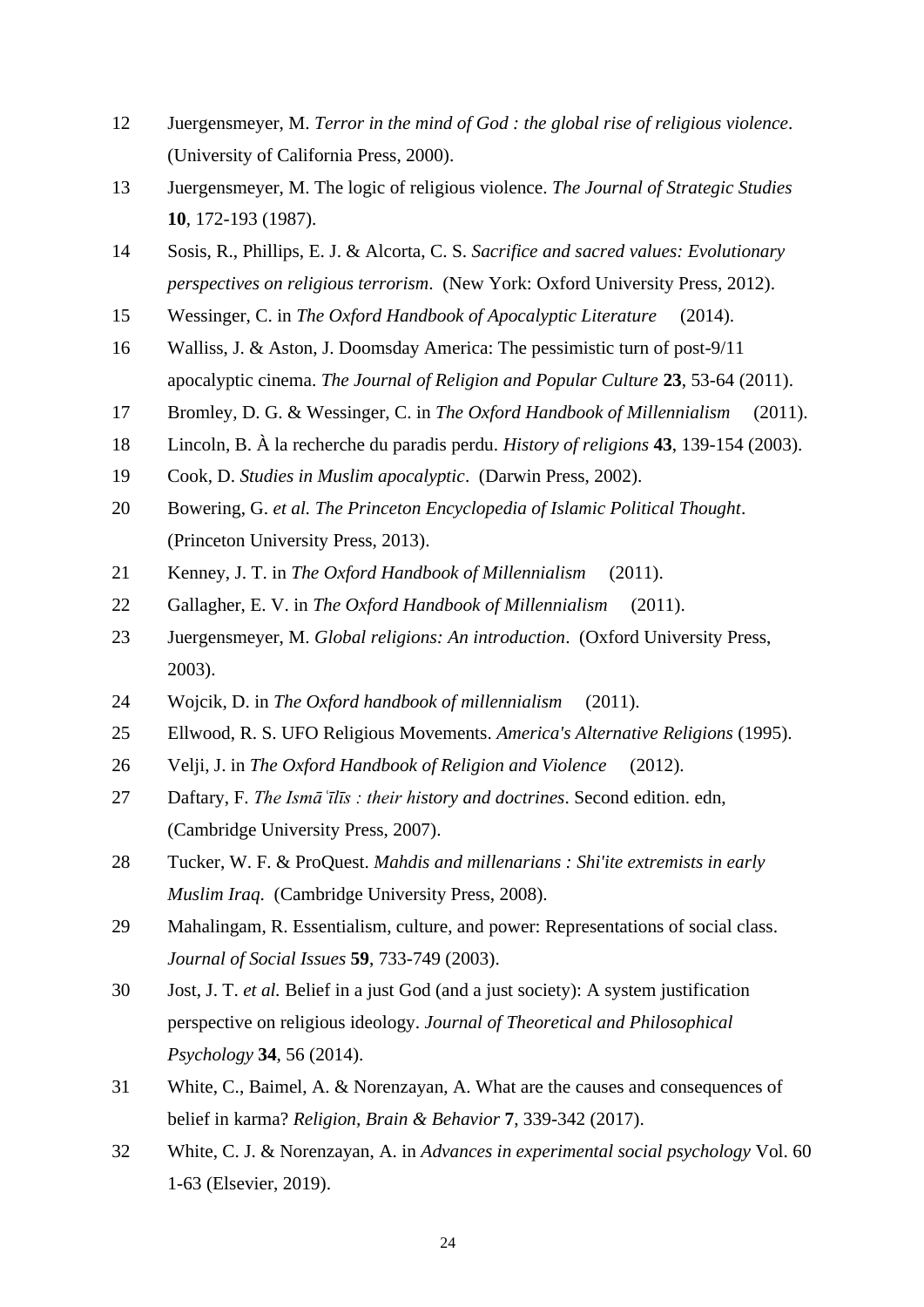- 33 Willard, A. K., Baimel, A., Turpin, H., Jong, J. & Whitehouse, H. Rewarding the good and punishing the bad: The role of karma and afterlife beliefs in shaping moral norms. *Evolution and Human Behavior* (2020).
- <span id="page-24-0"></span>34 Procházka, S. in *Oxford Research Encyclopedia of Religion* (2015).
- <span id="page-24-1"></span>35 Obeyesekere, G. & American Council of Learned, S. *Imagining karma : ethical transformation in Amerindian, Buddhist, and Greek rebirth*. (University of California Press, 2002).
- <span id="page-24-2"></span>36 Crone, P., American Council of Learned Societies. & ACLS Humanities E-Book (Organization). xvii, 566 p (Cambridge University Press,, New York, NY, 2012).
- <span id="page-24-3"></span>37 Abouheif, E. A method for testing the assumption of phylogenetic independence in comparative data. *Evolutionary Ecology Research* **1**, 895-909 (1999).
- 38 Kelsay, J. in *The Oxford Handbook of Religion and Violence* 306 (Oxford University Press, 2013).
- 39 Syed, M. Jihad in Classical Islamic Legal and Moral Thought. *Just War in Religion and Politics, ed. Jacob Neusner, Bruce Chilton, and RE Tully*, 135-162 (2013).
- 40 Firestone, R. *Jihād : the origin of holy war in Islam*. (Oxford University Press, 1999).
- <span id="page-24-4"></span>41 Collard, M., Shennan, S. J. & Tehrani, J. J. Branching, blending, and the evolution of cultural similarities and differences among human populations. *Evolution and Human Behavior* **27**, 169-184 (2006).
- <span id="page-24-5"></span>42 Sosis, R. & Alcorta, C. Signaling, solidarity, and the sacred: The evolution of religious behavior. *Evolutionary Anthropology: Issues, News, and Reviews: Issues, News, and Reviews* **12**, 264-274 (2003).
- <span id="page-24-6"></span>43 Sterelny, K. Cultural evolution in California and Paris. *Studies in History and Philosophy of Science Part C: Studies in History and Philosophy of Biological and Biomedical Sciences* **62**, 42-50, doi:10.1016/j.shpsc.2016.12.005 (2017).
- <span id="page-24-7"></span>44 Wilson, D. S. *Darwin's cathedral : evolution, religion, and the nature of society*. (University of Chicago Press, 2003).
- <span id="page-24-8"></span>45 Matthews, L. J., Edmonds, J., Wildman, W. J. & Nunn, C. L. Cultural inheritance or cultural diffusion of religious violence? A quantitative case study of the Radical Reformation. *Religion, Brain & Behavior* **3**, 3-15 (2013).
- <span id="page-24-9"></span>46 Watts, J., Sheehan, O., Atkinson, Q. D., Bulbulia, J. & Gray, R. D. Ritual human sacrifice promoted and sustained the evolution of stratified societies. *Nature* **532**, 228, doi:10.1038/nature17159 (2016).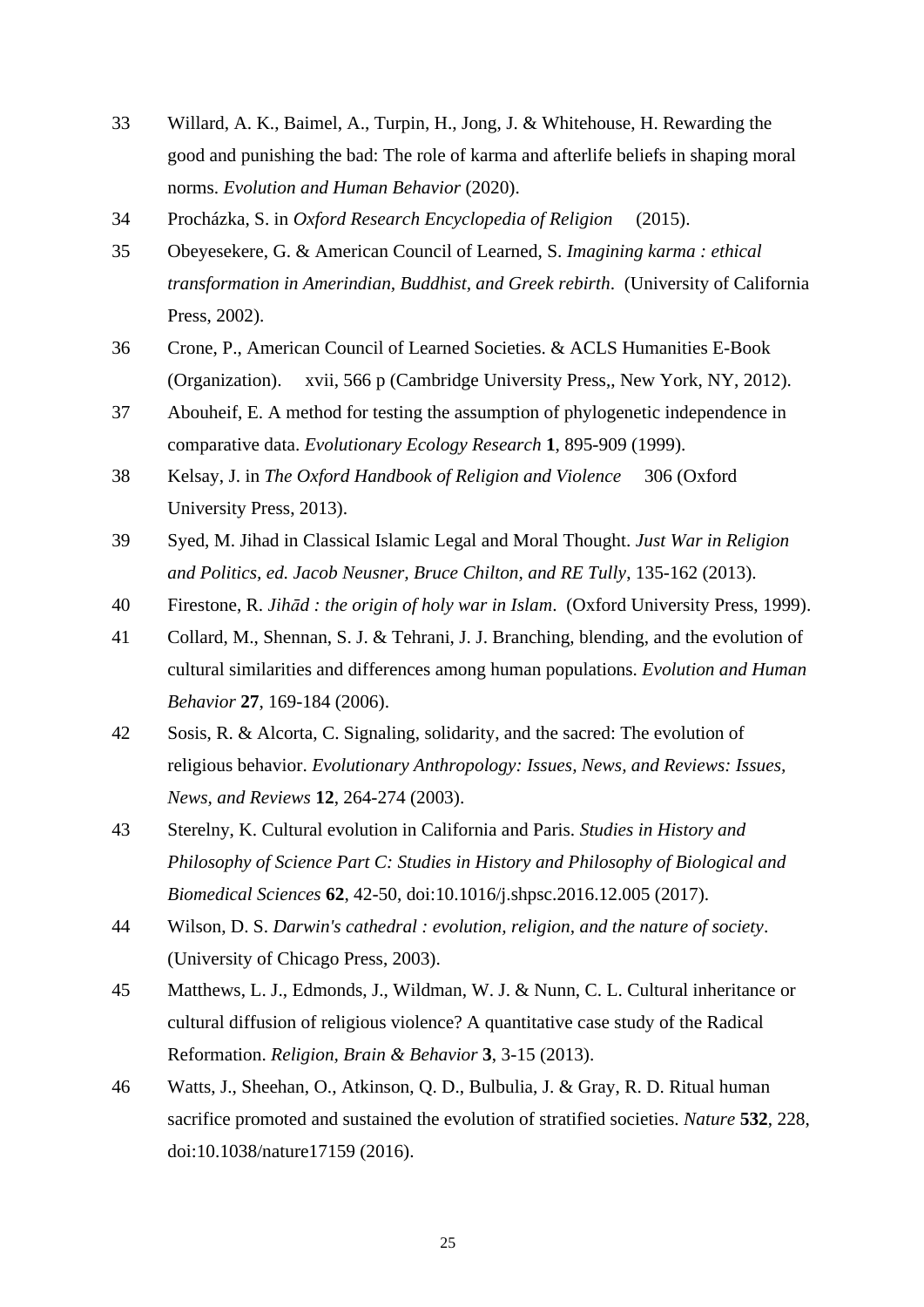- <span id="page-25-0"></span>47 Watts, J., Sheehan, O., Bulbulia, J., Gray, R. D. & Atkinson, Q. D. Christianity spread faster in small, politically structured societies. *Nat Hum Behav* **2**, 559-564, doi:10.1038/s41562-018-0379-3 (2018).
- <span id="page-25-1"></span>48 Gaiser, A. *Muslims, Scholars, Soldiers: the origin and elaboration of the Ibadi Imamate traditions*. (Oxford University Press, 2010).
- <span id="page-25-2"></span>49 Lapidus, I. M. *Islamic societies to the nineteenth century : a global history*. (Cambridge University Press, 2012).
- <span id="page-25-3"></span>50 Cook, M. A. *Commanding right and forbidding wrong in Islamic thought*. (Cambridge University Press, 2001).
- <span id="page-25-4"></span>51 Bearman, P. J. *Encyclopaedia of Islam*. (Koninklijke Brill NV, 2012).
- <span id="page-25-5"></span>52 Tucker, W. F. *Mahdis and millenarians : Shī'ite extremists in early Muslim Iraq*. (Cambridge University Press, 2008).
- <span id="page-25-6"></span>53 Pagel, M. & Meade, A. Bayesian analysis of correlated evolution of discrete characters by reversible-jump Markov chain Monte Carlo. *The American Naturalist* **167**, 808-825 (2006).
- <span id="page-25-7"></span>54 Renfrew, C., Zubrow, E. B. & Audouze, F. *The ancient mind: elements of cognitive archaeology*. (Cambridge University Press, 1994).
- <span id="page-25-8"></span>55 McBrearty, S. & Brooks, A. S. The revolution that wasn't: a new interpretation of the origin of modern human behavior. *Journal of human evolution* **39**, 453-563 (2000).
- <span id="page-25-9"></span>56 Powell, R. & Clarke, S. Religion as an evolutionary byproduct: A critique of the standard model. *The British Journal for the Philosophy of Science* **63**, 457-486 (2012).
- <span id="page-25-10"></span>57 Johnson, D. & Krüger, O. The good of wrath: Supernatural punishment and the evolution of cooperation. *Political theology* **5**, 159-176 (2004).
- <span id="page-25-12"></span>58 Norenzayan, A. *et al.* The cultural evolution of prosocial religions. *Behav Brain Sci* **39**, e1, doi:10.1017/S0140525X14001356 (2016).
- <span id="page-25-13"></span>59 Power, E. A. Discerning devotion: Testing the signaling theory of religion. *Evolution and Human Behavior* **38**, 82-91 (2017).
- 60 Sosis, R. Religious behaviors, badges, and bans: Signaling theory and the evolution of religion. *Where God and science meet: How brain and evolutionary studies alter our understanding of religion* **1**, 61-86 (2006).
- <span id="page-25-11"></span>61 Turchin, P. *Ultrasociety : how 10,000 years of war made humans the greatest cooperators on Earth*. (Beresta Books, 2016).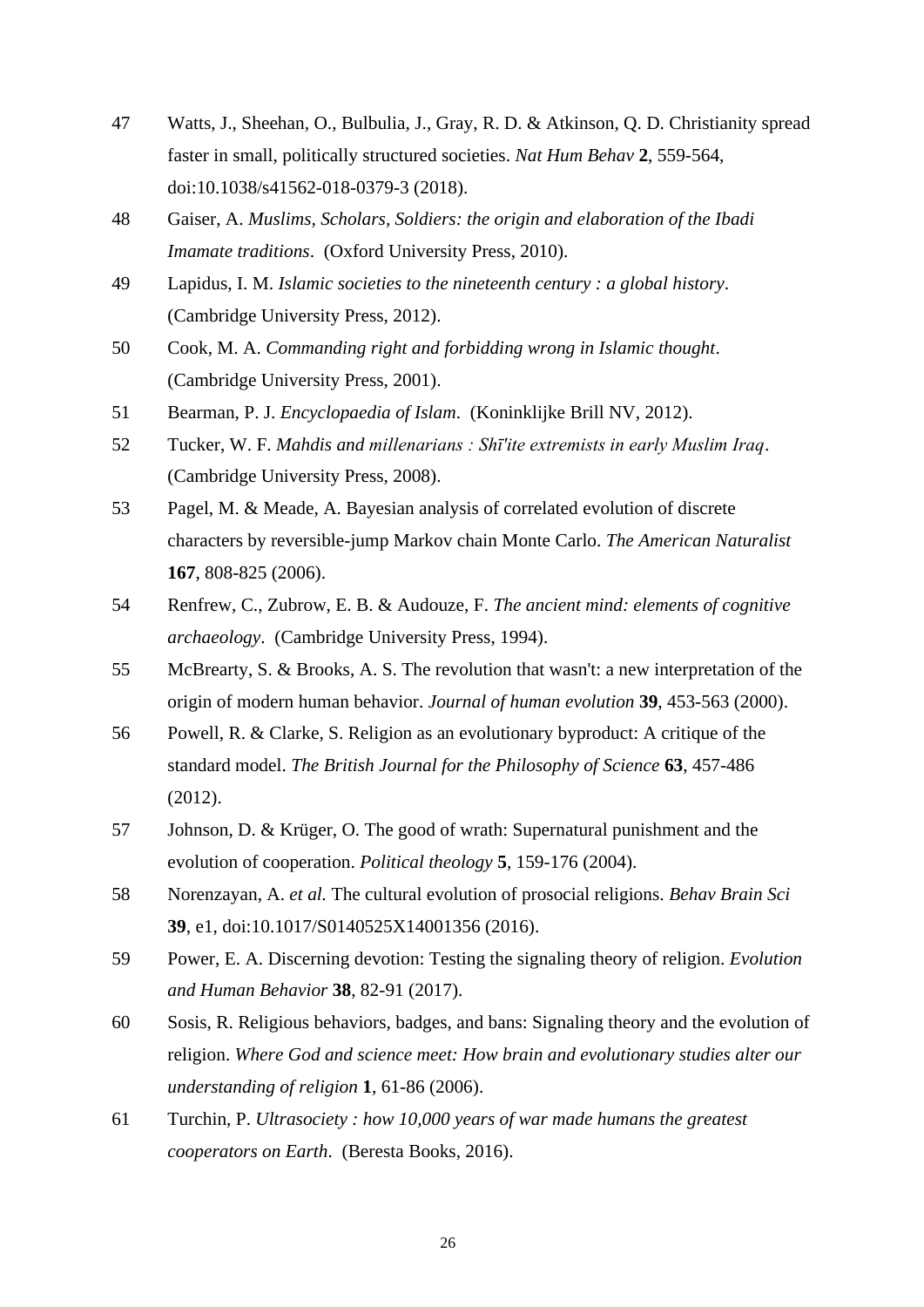- <span id="page-26-0"></span>62 Sosis, R. & Bressler, E. R. Cooperation and commune longevity: A test of the costly signaling theory of religion. *Cross-cultural research* **37**, 211-239 (2003).
- <span id="page-26-1"></span>63 Atran, S. Genesis of suicide terrorism. *Science* **299**, 1534-1539, doi:10.1126/science.1078854 (2003).
- 64 Kalyvas, S. N. *The logic of violence in civil war*. (Cambridge University Press, 2006).
- 65 Berman, E. *Radical, religious, and violent: The new economics of terrorism*. (MIT press, 2011).
- <span id="page-26-2"></span>66 Kirby, K. R. *et al.* D-PLACE: A global database of cultural, linguistic and environmental diversity. *PloS one* **11**, e0158391 (2016).
- 67 Turchin, P. *et al.* Seshat: the global history databank. *Cliodynamics: The Journal of Quantitative History and Cultural Evolution* (2015).
- 68 Gray, R. D. & Watts, J. Cultural macroevolution matters. *Proceedings of the National Academy of Sciences* **114**, 7846-7852 (2017).
- <span id="page-26-3"></span>69 Maddison, W. & Maddison, D. Mesquite 2. *A modular system for evolutionary analysis* (2007).
- <span id="page-26-4"></span>70 Slingerland, E. *et al.* Coding culture: challenges and recommendations for comparative cultural databases. *Evolutionary Human Sciences*, 1-20 (2020).
- <span id="page-26-5"></span>71 Gaiser, A. Source - Critical Methodologies in Recent Scholarship on the Khārijites. *History Compass* **7**, 1376-1390 (2009).
- <span id="page-26-6"></span>72 Lewinstein, K. Making and unmaking a sect: the heresiographers and the Ṣufriyya. *Studia Islamica*, 75-96 (1992).
- <span id="page-26-7"></span>73 Fritz, S. A. & Purvis, A. Selectivity in mammalian extinction risk and threat types: a new measure of phylogenetic signal strength in binary traits. *Conserv Biol* **24**, 1042- 1051, doi:10.1111/j.1523-1739.2010.01455.x (2010).
- <span id="page-26-8"></span>74 Orme, D., Freckleton, R., Thomas, G. & Petzoldt, T. The caper package: comparative analysis of phylogenetics and evolution in R. *R package version* **5**, 1-36 (2013).
- <span id="page-26-9"></span>75 Meade, A. & Pagel, M. (2017).
- <span id="page-26-10"></span>76 Pagel, M., Meade, A. & Barker, D. Bayesian estimation of ancestral character states on phylogenies. *Syst Biol* **53**, 673-684, doi:doi:10.1080/10635150490522232 (2004).
- <span id="page-26-11"></span>77 Paradis, E. & Schliep, K. ape 5.0: an environment for modern phylogenetics and evolutionary analyses in R. *Bioinformatics* **35**, 526-528, doi:10.1093/bioinformatics/bty633 (2019).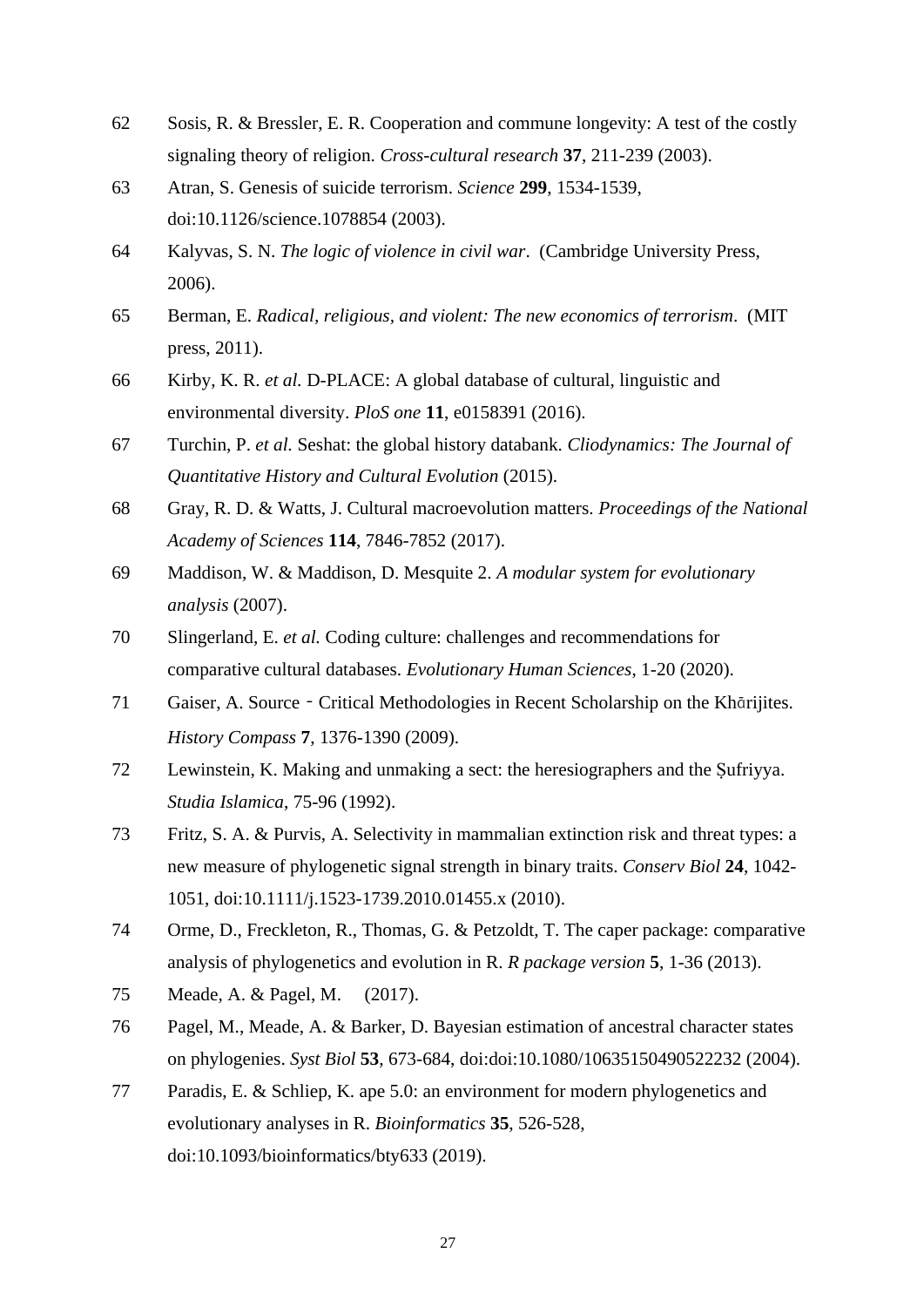- <span id="page-27-0"></span>78 Wickham, H. *ggplot2: elegant graphics for data analysis*. (Springer, 2016).
- <span id="page-27-1"></span>79 Pagel, M. Detecting correlated evolution on phylogenies: a general method for the comparative analysis of discrete characters. *Proc. R. Soc. Lond. B* **255**, 37-45 (1994).
- <span id="page-27-2"></span>80 Kass, R. E. & Raftery, A. E. Bayes factors. *Journal of the american statistical association* **90**, 773-795 (1995).
- <span id="page-27-3"></span>81 Currie, T. E., Greenhill, S. J., Gray, R. D., Hasegawa, T. & Mace, R. Rise and fall of political complexity in island South-East Asia and the Pacific. *Nature* **467**, 801-804, doi:doi:10.1038/nature09461 (2010).
- <span id="page-27-4"></span>82 Therneau, T. M. & Lumley, T. Package 'survival'. *Survival analysis Published on CRAN* (2014).
- <span id="page-27-5"></span>83 Kassambara, A., Kosinski, M., Biecek, P. & Fabian, S. Package 'survminer' *Published on CRAN* (2017).
- <span id="page-27-6"></span>84 Maddison, W. P., Midford, P. E. & Otto, S. P. Estimating a binary character's effect on speciation and extinction. *Systematic biology* **56**, 701-710 (2007).
- <span id="page-27-7"></span>85 Beaulieu, J. M. & O'Meara, B. C. Detecting Hidden Diversification Shifts in Models of Trait-Dependent Speciation and Extinction. *Syst Biol* **65**, 583-601, doi:10.1093/sysbio/syw022 (2016).
- <span id="page-27-8"></span>86 Davis, M. P., Midford, P. E. & Maddison, W. Exploring power and parameter estimation of the BiSSE method for analyzing species diversification. *BMC Evol Biol* **13**, 38, doi:10.1186/1471-2148-13-38 (2013).

**Acknowledgements:** This research received no specific grant from any funding agency. We thank Professor Luke Matthews for his advice on defining religious taxa and Professor Mairaj Syed for his helpful comments on the manuscript and the dataset.

**Author Contributions:** Conception: BK, MR; Data collection: BK, ZH; Data analyses and visualisation: ZH; Writing: BK, ZH, MR; Editing: BK, ZH, MR.

**Competing Interests statement:** The authors declare no competing interest.